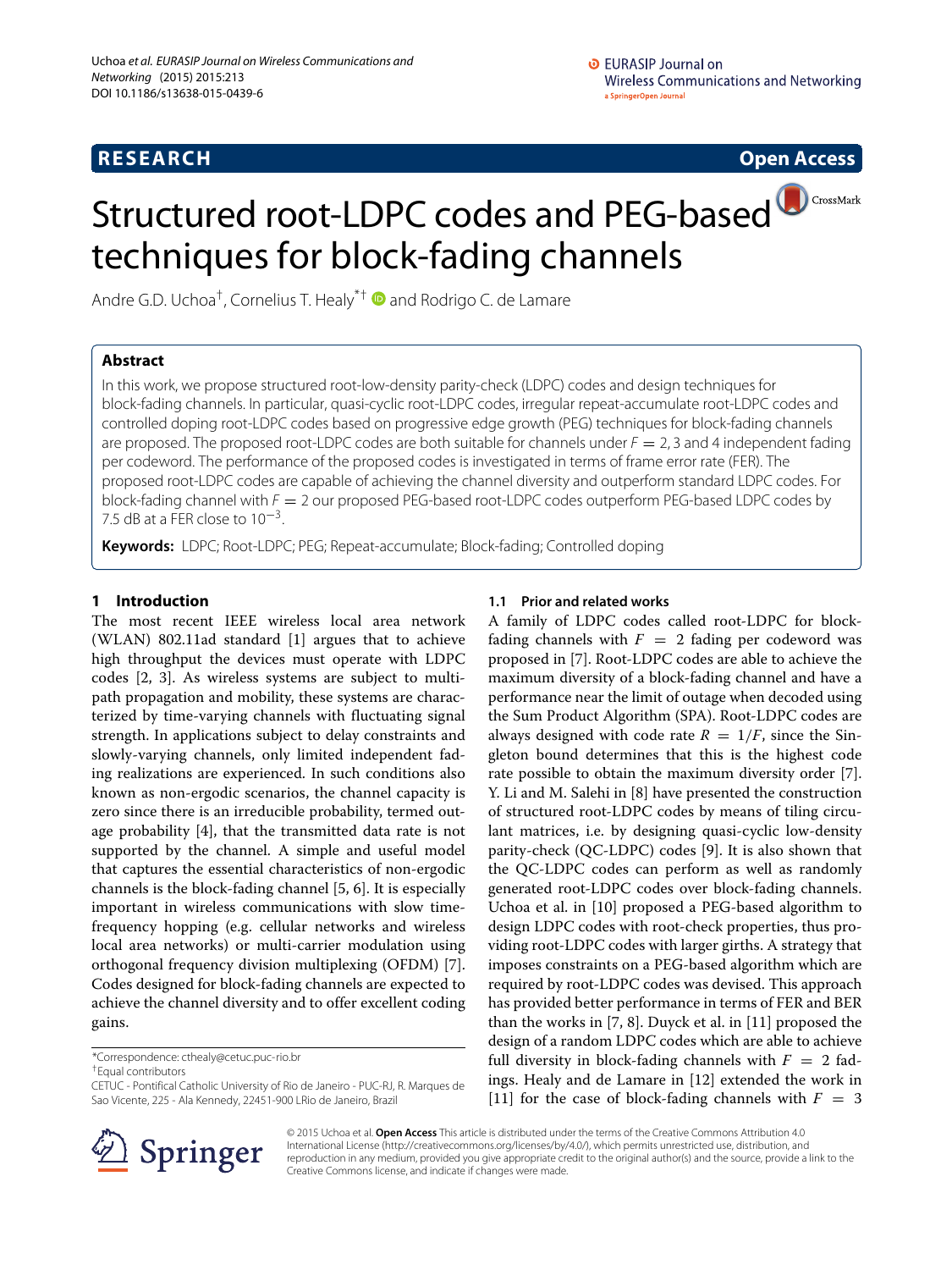and  $F = 4$  fading per block transmitted. Uchoa et al. in [\[13\]](#page-14-3) proposed iterative detection and decoding (IDD) algorithms for multiple-input multiple-output (MIMO) systems operating in block fading and fast Rayleigh fading channels.

#### **1.2 Contributions**

We propose in this work three structures to design root-LDPC codes which are quasi-cyclic, repeat and accumulate and controlled doping. Preliminary results toward PEG-based algorithm to design QC-LDPC codes with root-check properties for block-fading channel with  $F = 3, 4$  fading per codeword were reported in [\[14\]](#page-14-4). Here, in this work we present a more detailed analysis of quasi-cyclic root-check-based LDPC codes. Furthermore, initial results for a PEG-based algorithm to design irregular repeat-accumulate (IRA) LDPC codes with root-check properties for block-fading channels were discussed in [\[15\]](#page-14-5). Here, we present a more detailed analysis of irregular repeat-accumulate and accumulate IRAA root-check structure for  $F = 2, 3$  independent fading.

In general, the parity check bits of root-LDPC codes are not in full diversity. Boutros in [\[16\]](#page-14-6) proposed a controlled doping via high order root-LDPC codes, which are able to guarantee full diversity for the parity check bits. Such a design becomes really important when iterative detection and decoding (IDD) is used in spread spectrum [\[17,](#page-14-7) [18\]](#page-14-8) and MIMO systems [\[19](#page-14-9)[–21\]](#page-14-10). In IDD systems, the detector and the decoder exchange their extrinsic information in an iterative way. Therefore, if the parity bits are not in full diversity, the overall IDD system performance will lead to a degradation in terms of bit error rate (BER) instead of improvements as stated in [\[17\]](#page-14-7).

In this paper, we also propose a novel full diversity controlled doping root-check RA-based LDPC codes for block-fading channels of  $F = 2, 3, 4$  fading which includes the code rates  $R = \frac{1}{2}$ ,  $R = \frac{1}{3}$  and  $R = \frac{1}{4}$ .

The main contributions of this work can be summarized as follows:

- Root-LDPC codes for block-fading channels including structured, unstructured, controlled doping and RA designs are developed.
- New PEG-based algorithms for several root-LDPC code structures are presented.
- A comprehensive simulation study of root-LDPC codes and design algorithms is detailed.

The rest of this paper is organized as follows. In Section [2,](#page-1-0) we describe the system model. In Section [3,](#page-1-1) we discuss the prior and related works on the design of root-LDPC codes and their structure. In Section [4,](#page-3-0) the proposed PEG-based quasi-cyclic root-LDPC codes,

irregular repeat-accumulate root-LDPC codes and controlled doping root-LDPC codes and their structure are presented. In Section [5,](#page-9-0) a discussion of which a root-LDPC code is more appropriate for a specific scenario is provided. In Section [6,](#page-9-1) the simulation results are shown, while Section [7](#page-12-0) concludes the paper.

### <span id="page-1-0"></span>**2 System model**

Consider a block-fading channel, where *F* is the number of independent fading blocks per codeword of length *N*. Following [\[8\]](#page-13-7), the *t*th received symbol is given by:

<span id="page-1-2"></span>
$$
r_t = h_f s_t + n_{g_t},\tag{1}
$$

where  $1 \le t \le N$ ,  $1 \le f \le F$ , *f* and *t* are related by  $f = \lfloor F \frac{t}{N} \rfloor$ , where  $\lceil \phi \rceil$  returns the smallest integer not smaller than  $\phi$ ,  $h_f$  is the real Rayleigh fading coefficient of the *f* th block,  $s_t$  is the transmitted signal, and  $n_{\sigma_t}$  is additive white Gaussian noise with zero mean and variance  $N_0/2$ . In this paper, we assume that the transmitted symbols *st* are binary phase shift keying (BPSK) modulated. We assume that the receiver has perfect channel state information and that the SNR is defined as  $E_b/N_0$ , where  $E_b$  is the energy per information bit. The information transmission rate is  $R = K/N$ , where *K* is the number of information bits per codeword of length *N*. For the case of a block-fading channel, we consider  $R = 1/F$ , since then it is possible to design a practical diversity achieving code [\[8\]](#page-13-7). The performance of a communication system in a non-ergodic block-fading channel can be investigated by means of the outage probability [\[4\]](#page-13-3), which is defined as:

$$
P_{out} = \mathcal{P}(\mathcal{I} < R),\tag{2}
$$

where  $\mathcal{P}(\phi)$  is the probability of event  $\phi$  and  $\mathcal{I}$  is the mutual information. The mutual information *IG*, for Gaussian channel inputs is [\[8\]](#page-13-7):

<span id="page-1-3"></span>
$$
I_G = \frac{1}{F} \sum_{f=1}^{F} \frac{1}{2} \log_2 \left( 1 + 2R \frac{E_b}{N_0} h_f^2 \right),\tag{3}
$$

so that an outage occurs when the average mutual information among blocks is smaller than the attempted information transmission rate.

#### <span id="page-1-1"></span>**3 Root-LDPC codes**

Root-LDPC codes are those which use the graph structure comprising special root-check nodes to ensure full diversity on the block fading channel with greatest possible code rate. These root-checks offer connection from each information node in the graph to the parity bits affected by fading coefficients distinct from that affecting the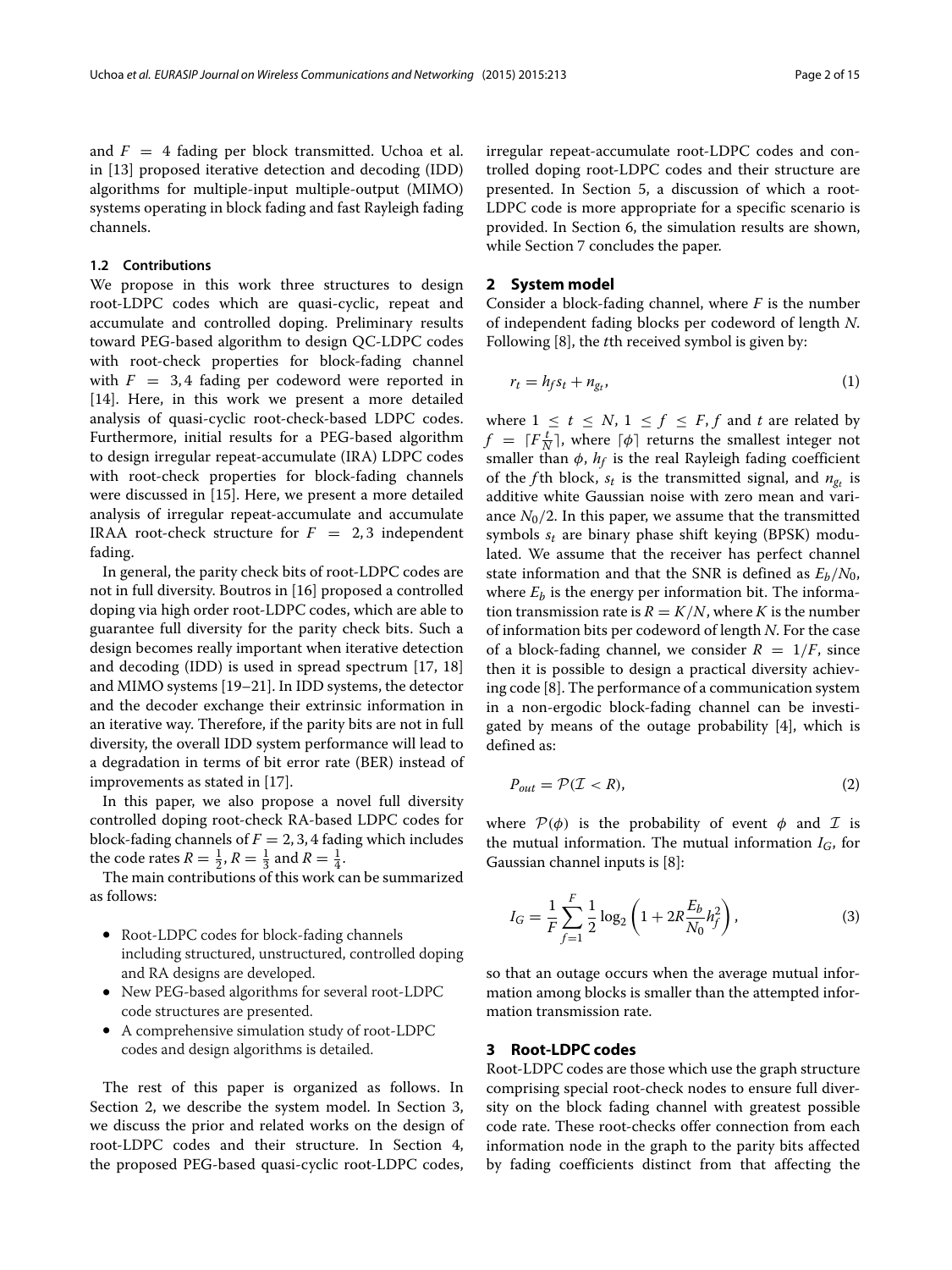information node in question. Thus, the information node can be recovered provided at least one fading coefficient is large enough. Since for each information node there is a root-check node for all other fading coefficients, the rootchecks appear as identity matrices in the parity-check matrix of the root-LDPC codes. The properties offered by the root-check node structure are full single-iteration convergence on the noise-free block binary erasure channel and thus full diversity performance on the block fading channel of [\(1\)](#page-1-2) [\[7\]](#page-13-6).

In this section, the parity check matrix of the most relevant root-LDPC codes are discussed. The number of fadings considered are  $F = 2, 3$  and 4 which correspond to code rates  $R = \frac{1}{2}, \frac{1}{3}$  and  $\frac{1}{4}$ .

#### **3.1 Random root-LDPC codes**

Here, we will introduce some definitions and the notation adopted in this work. The binary LDPC code in systematic form is specified by its parity-check matrix **H**:

$$
\mathbf{H} = [\mathbf{I}_{N-K} \; \mathbf{P}], \tag{4}
$$

where  $I_{N-K}$  is the identity matrix of size (N-K) and **P** is an (N-K)-by-K matrix. Then the generator matrix for the code is:

$$
\mathbf{G} = \left[ \mathbf{P}^T \mathbf{I}_K \right],\tag{5}
$$

where  $(\cdot)^T$  refers to the transpose operation.

The variable node degree sequence *Ds* is defined to be the set of column weights of **H** as designed and is prescribed by the variable node degree distribution  $\lambda(x)$ as described in [\[22\]](#page-14-11). Moreover,  $D<sub>s</sub>$  is arranged in nondecreasing order. The first proposed root-LDPC codes were devised by Boutros et al. in [\[7\]](#page-13-6). Therefore, the general structure of the parity-check matrix for a random root-LDPC code for  $F = 2$  can be defined as

$$
H = \frac{1}{2c} \begin{pmatrix} I & 1p & 2p \\ I & H_{2i} & 0 & H_{2p} \\ H_{1i} & I & H_{1p} & 0 \end{pmatrix},
$$
 (6)

where the nodes (1*i* and 2*i*) represent the information symbols that are sent over two independent fadings, the same happens to nodes (1*p* and 2*p*) which are the parity symbols; (1*c* and 2*c*) are the check nodes. In the paritycheck matrix **H**, there are eight sub-matrices of size  $\frac{N}{4} \times \frac{N}{4}$ . **I** is an identity sub-matrix, **0** is a null sub-matrix,  $H_{1i}$ and **H**2*<sup>i</sup>* are sub-matrices of Hamming weight 2 connected to the information symbols,  $H_{1p}$  and  $H_{2p}$  are also submatrices of Hamming weight 3 connected to the parity symbols. In a similar fashion, it can be devised for the case of  $F = 3$  as stated in [\[7\]](#page-13-6).

#### **3.2 Quasi-cyclic root-LDPC codes**

Following the idea of Boutros et al. in [\[7\]](#page-13-6), Li and Salehi in [\[8\]](#page-13-7) devised a quasi-cyclic root-LDPC codes. The paritycheck matrix **H** of a QC-LDPC code can be defined as [\[23\]](#page-14-12):

$$
\mathbf{H} = \begin{bmatrix} \mathbf{H}_{0,0} & \mathbf{H}_{0,1} & \cdots & \mathbf{H}_{0,w-1} \\ \mathbf{H}_{1,0} & \mathbf{H}_{1,1} & \cdots & \mathbf{H}_{0,w-1} \\ \vdots & \vdots & \ddots & \vdots \\ \mathbf{H}_{c-1,0} & \mathbf{H}_{c-1,1} & \cdots & \mathbf{H}_{c-1,w-1} \end{bmatrix},
$$
(7)

where  $H_{ij}$  is an  $n \times n$  circulant or all-zeros matrix, and *c* and *w* are two positive integers with *c* < *w*. The null space of **H** gives a QC-LDPC code over *GF*(2) of length  $N = wn$ . The rank of **H** is at most *cn*. Hence the code rate is at least *<sup>w</sup>*−*<sup>c</sup> <sup>w</sup>* .

For the case of quasi-cyclic root-LDPC codes the paritycheck matrix follows the same idea as [\(6\)](#page-2-0), although the sub-matrices become a set of quasi-cyclic matrices. Consequently, **I** becomes

<span id="page-2-2"></span>
$$
\mathbf{I}_{\text{(top-left)}} = \begin{vmatrix} \mathbf{I}_{0,0} & \mathbf{0} & \mathbf{0} & \mathbf{0} \\ \mathbf{0} & \mathbf{I}_{1,1} & \mathbf{0} & \mathbf{0} \\ \mathbf{0} & \mathbf{0} & \mathbf{I}_{2,2} & \mathbf{0} \\ \mathbf{0} & \mathbf{0} & \mathbf{0} & \mathbf{I}_{3,3} \end{vmatrix},
$$
 (8)

<span id="page-2-3"></span> $H_{1i}$  as

$$
\mathbf{H}_{1i} = \begin{vmatrix} \mathbf{I}_{4,0} & \mathbf{I}_{4,1} & \mathbf{0} & \mathbf{0} \\ \mathbf{0} & \mathbf{I}_{5,1} & \mathbf{I}_{5,2} & \mathbf{0} \\ \mathbf{0} & \mathbf{0} & \mathbf{I}_{6,2} & \mathbf{I}_{6,3} \\ \mathbf{I}_{7,0} & \mathbf{0} & \mathbf{0} & \mathbf{I}_{7,3} \end{vmatrix}
$$
 (9)

<span id="page-2-0"></span>and for  $H_{1p}$  we define it as

<span id="page-2-1"></span>
$$
\mathbf{H}_{1p} = \begin{vmatrix}\n\mathbf{0} & \mathbf{I}_{4,5} & \mathbf{I}_{4,6} & \mathbf{I}_{4,7} \\
\mathbf{I}_{5,4} & \mathbf{0} & \mathbf{I}_{5,6} & \mathbf{I}_{5,7} \\
\mathbf{I}_{6,4} & \mathbf{I}_{6,5} & \mathbf{0} & \mathbf{I}_{6,7} \\
\mathbf{I}_{7,4} & \mathbf{I}_{7,5} & \mathbf{I}_{7,6} & \mathbf{0}\n\end{vmatrix},
$$
\n(10)

where each  $I_{i,j}$  is a circulant permutation matrix, a circulant matrix with row and column weights 1. Each **0** is a null matrix. The matrix  $H_{2i}$  is similarly formed of tiled circulant permutation matrices with random cyclic shift and constrained random placement of the non-null matrices to achieve the required column and row weights. The matrix  $H_{2p}$  has the same form as [\(10\)](#page-2-1) in order that the parity part of the matrix has full rank, but with distinct random cyclic shifts [\[8\]](#page-13-7). The example presented in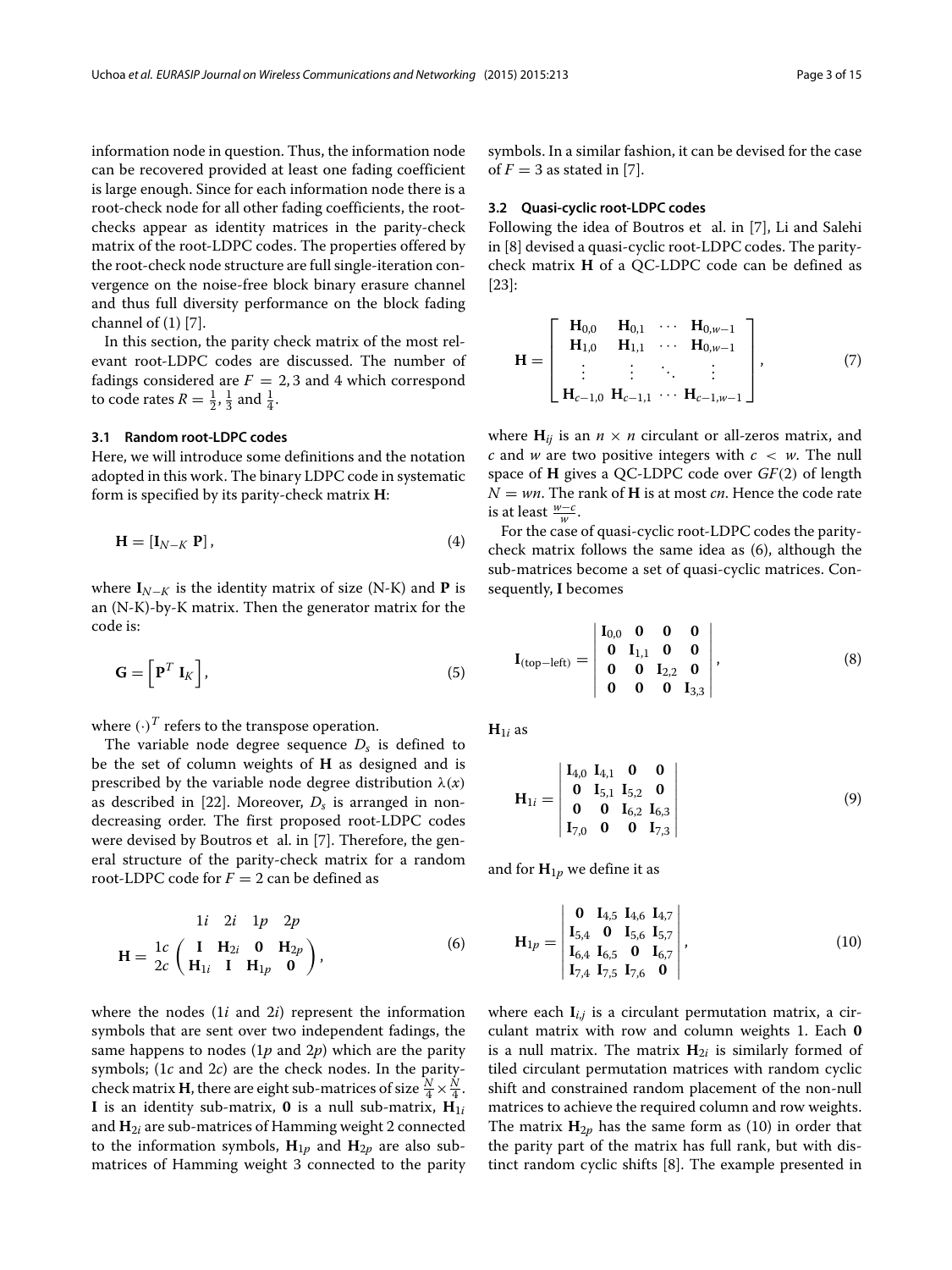Eqs. [\(8\)](#page-2-2), [\(9\)](#page-2-3) and [\(10\)](#page-2-1) are for a regular QC-root-LDPC code *C*(3, 6). QC-root-LDPC codes were proposed with the aim of providing fast encoding and to save memory to store the generator matrix. Li and Salehi in [\[8\]](#page-13-7) have shown that the QC-LDPC codes can perform as well as randomly generated root-LDPC codes [\[7\]](#page-13-6) over block-fading channels.

#### **3.3 Unstructured full-diversity LDPC codes**

Duyck et al. in [\[11\]](#page-14-1) proposed the design of random LDPC codes which are able to achieve full diversity in block-fading channels with  $F = 2$  fading. The principle proposed in [\[11\]](#page-14-1) is to allow a small reduction in coding rate in order to produce random codes that may achieve the diversity of the channel, i.e. the error rate achieved by the code behaves as  $\frac{1}{SNR^2}$ . However, as these codes achieve the desired error rate performance but do not have the maximal rate allowed by the Singleton bound, they may be called full-diversity codes but not blockwise maximum-distance separable (MDS) codes [\[24\]](#page-14-13). Specifically, the codes of [\[11\]](#page-14-1) place the requirements that the nodes associated with the information bits have weight  $d_v = 2$  and do not participate in any stopping sets. The code rate is  $R \cong 0.5$ .

The design of such LDPC codes was achieved by requiring that the number of check nodes in the graph be greater than  $\frac{N}{2}$ , i.e. that the rate be less than  $\frac{1}{2}$ , and that the weight of the first  $\frac{N}{2}$  variable nodes is 2 and that the graph be constructed by the PEG algorithm [\[25\]](#page-14-14), which maximizes cycle length at each placement, ensuring under these conditions no cycles in the sub-graph comprised of the first  $\frac{N}{2}$  variable nodes alone. The requirement of recoverability for the worst-case scenario is equivalent to the requirement that no information variable node  $v_{inf} \in V_{inf}$ , affected by  $\alpha_1$ , is an element of any stopping set found among the variable nodes  $V_1 \cup \{V_2 \cup V_3 \cup \cdots V_F\} \setminus V_i$ . This requirement must hold for all  $i = 2, \dots, F$  for the information variable nodes to be recoverable on the block binary erasure channel and thus for the code to achieve full diversity on the block fading channel. The paritycheck matrix for this general case, with variable node subset labels and the corresponding fading coefficients are given in Fig. [1.](#page-3-1)

# 3.3.1 Unstructured full-diversity rate  $\frac{1}{3}$

In [\(11\)](#page-3-2), a code graph is shown for the case of  $F = 3$ fading per codeword [\[12\]](#page-14-2) by means of imposing null matrices on the parity-check matrix, along with restrictions on the cycles present in the sub-graphs of the code. The structured matrices  $\left[\mathbf{H}_{\alpha,1} \mathbf{H}_{\alpha_2}\right]$  and  $\left[\mathbf{H}_{\alpha,2} \mathbf{H}_{\alpha_3}\right]$  must be constructed by the PEG algorithm, as in [\[11\]](#page-14-1), ensuring the extrinsic connections to  $V_2$  and  $V_3$ , respectively. The constraints on the code sub-graphs result in the variable nodes of **V**<sup>1</sup> having weight 4. The distribution of the



<span id="page-3-1"></span>nodes in  $V_2$  and  $V_3$  is unconstrained and may be irregular. In addition to this weight constraint, each of the  $\text{sub-matrices} \left[ \mathbf{H}_{\alpha,1} \mathbf{H}_{\alpha_2} \right]$  and  $\left[ \mathbf{H}_{\alpha,2} \mathbf{H}_{\alpha_3} \right]$  are constrained to have a rate less than  $\frac{1}{2}$ , and so the final graph will have a rate less than  $\frac{1}{3}$ .

<span id="page-3-2"></span>
$$
\mathbf{H}_{BF3} = \begin{bmatrix} \mathbf{H}_{\alpha_1,1} & \mathbf{H}_{\alpha_2} & \mathbf{0} \\ \mathbf{H}_{\alpha_1,2} & \mathbf{0} & \mathbf{H}_{\alpha_3} \end{bmatrix} \tag{11}
$$

# *3.3.2 Unstructured full-diversity rate* **<sup>1</sup> 4**

The code graph achieving the requirements on stopping sets among  $V_1, \dots, V_4$  containing information variable nodes is presented in [\(12\)](#page-3-3) [\[12\]](#page-14-2). We can see that with each additional fading coefficient considered, a straightforward graph expansion is carried out, effectively nesting the  $F-1$  diversity achieving graph in the code capable of full-diversity performance on the channel with *F* fading coefficients.

<span id="page-3-3"></span>
$$
\mathbf{H}_{BF4} = \begin{bmatrix} \alpha_1 & \alpha_2 & \alpha_3 & \alpha_4 \\ \mathbf{H}_{\alpha_1,1} & \mathbf{H}_{\alpha_2} & \mathbf{0} & \mathbf{0} \\ \mathbf{H}_{\alpha_1,2} & \mathbf{0} & \mathbf{H}_{\alpha_3} & \mathbf{0} \\ \mathbf{H}_{\alpha_1,3} & \mathbf{0} & \mathbf{0} & \mathbf{H}_{\alpha_4} \end{bmatrix}
$$
(12)

#### <span id="page-3-0"></span>**4 Proposed PEG-based root-LDPC codes**

In this section, the proposed PEG-based root-LDPC codes are discussed. The number of fadings considered are  $F =$ 2, 3 and 4 which correspond to code rates  $R = \frac{1}{2}$ ,  $\frac{1}{3}$  and  $\frac{1}{4}$ .

#### **4.1 QC PEG-based root-LDPC codes**

Preliminary results on the design of a PEG-based quasicyclic root-LDPC codes for block-fading channel with  $F =$ 3, 4 fadings per codeword were presented by Uchoa et al. in [\[14\]](#page-14-4). The codes generated by this strategy can achieve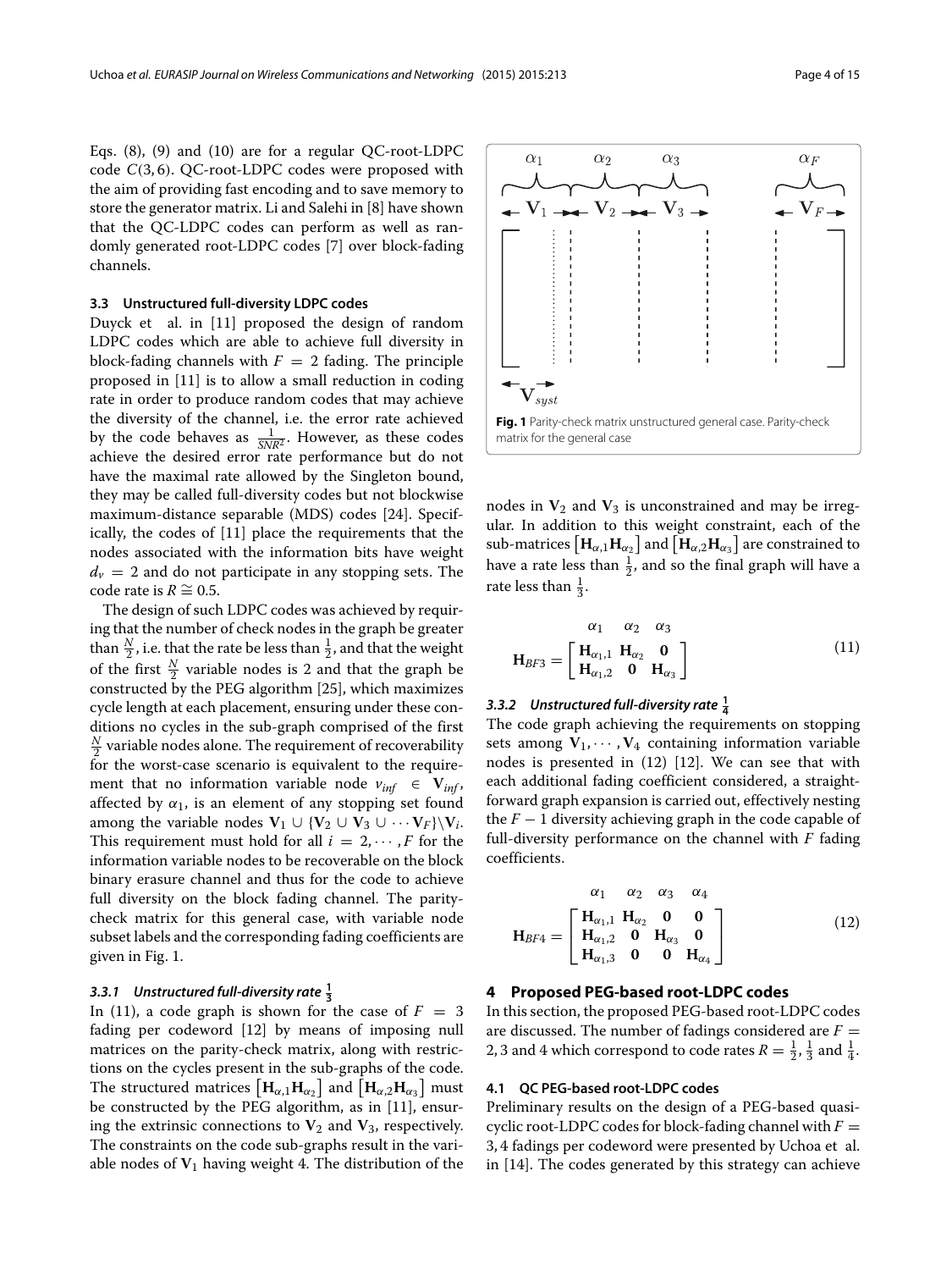a significant performance in terms of FER with respect to the theoretical limit. These codes can save up to 3 dB in terms of signal to noise ratio to achieve the same FER when compared to other codes.

A root-LDPC code requires a designer to divide both variable and check nodes in *F* equal parts. Following the root-check-based structure reported in [\[7\]](#page-13-6), the paritycheck matrix becomes:

<span id="page-4-0"></span>
$$
\mathbf{H} = \left[ \mathbf{S}_1 \mathbf{P}_1, \cdots, \mathbf{S}_F \mathbf{P}_F \right],\tag{13}
$$

where the subscripts represent the variable nodes (information and parity, respectively) under a specific fading block. The parity-check matrix of [\(13\)](#page-4-0) can be reordered to  $\mathbf{H} = [\mathbf{S}_1, \cdots, \mathbf{S}_F \mathbf{P}_1, \cdots, \mathbf{P}_F]$ , with the blocks  $\mathbf{S}_i$  associated with information nodes and the blocks **P***<sup>i</sup>* associated with parity nodes. In order to obtain the generator matrix, the sub-matrix **B** formed by parity matrices  $P_1, \cdots, P_F$  must be a non-singular matrix, which means it is invertible under *GF*(2) [\[8\]](#page-13-7).

To design a practical code for  $F = 3$  which is able to achieve the channel diversity, the highest possible rate of such a code is  $R = \frac{1}{F} = \frac{1}{3}$ . As a result, the parity-check matrix for  $R = \frac{1}{3}$  can be defined as in [\(14\)](#page-4-1),

$$
H = \begin{bmatrix} 1_{0,0} & H_{0,1} & 0 & 0 & 0 & 0 & H_{0,6} & H_{0,7} & H_{0,8} \\ I_{1,0} & 0 & H_{1,2} & 0 & 0 & 0 & 0 & H_{1,7} & H_{1,8} \\ H_{2,0} & I_{2,1} & 0 & 0 & 0 & 0 & 0 & 0 & H_{2,8} \\ 0 & I_{3,1} & H_{3,2} & H_{3,3} & 0 & 0 & 0 & 0 & 0 \\ H_{4,0} & 0 & I_{4,2} & H_{4,3} & H_{4,4} & 0 & 0 & 0 & 0 \\ 0 & H_{5,1} & I_{5,2} & H_{5,3} & H_{5,4} & H_{5,5} & 0 & 0 & 0 \end{bmatrix},
$$
\n(14)

where the  $n \times n$  matrices  $H_{ii}$  are circulant matrices of column and row weight as required by the degree distribution of the code,  $I_{ij}$  are  $n \times n$  circulant permutation matrices, while **0** is an all-zeros matrix. The notation  $I_{ii}$  was used to reinforce that such connections are the root-check connections [\[7\]](#page-13-6). The restrictions that should be imposed are only the  $I_{ii}$  to be placed in the positions described in [\(14\)](#page-4-1) and the upper and down triangular sub-matrices in the parity part, **B**, of **H**. In order to perform a PEG-based design, the only restriction imposed is that the sub-matrices **I***ij* and the upper and down sub-matrices of [\(14\)](#page-4-1) are kept. The other submatrices can be placed following a quasi-cyclic PEG-based algorithm.

The parity-check matrix for  $F=4$  with code rate  $R=\frac{1}{4}$ is structured similarly to [\(14\)](#page-4-1), and the same restrictions may be imposed to the design to construct a PEG-based QC-root-LDPC code for this scenario.

#### *4.1.1 Proposed design algorithm*

Here, we introduce some definitions and notations. Then, we present the pseudo-code of our proposed algorithm for PEG-based quasi-cyclic root-LDPC codes. The blockfading channels with  $F = 3$  and  $F = 4$  are considered. In extending to a greater number of fadings,  $F > 4$ , the general structure presented is maintained, with the information variable nodes for each fading possessing root-check identity matrices connecting to parity variable nodes in each of the other fading blocks only, ensuring the upper and lower triangular sections of parity bits observed in [\(14\)](#page-4-1). The placement of the remaining cyclic sub-matrices is required to maintain this relationship and provide satisfactory final code degree distribution. The LDPC code is specified by its sparse parity-check matrix  $H = [A \mid B]$ , where A is a matrix of size *M*-by-*K*, and **B** is an *M*-by-*M* matrix. The generator matrix for the code is  $\mathbf{G} = \left[ (\mathbf{B}^{-1} \mathbf{A})^T | \mathbf{I}_K \right]$ ,  $\mathbf{I}_K$  is an identity matrix of size *K*.

<span id="page-4-1"></span>The variable node degree sequence  $D_s$  is defined as the set of column weights of the designed **H** and is prescribed by the variable node degree distribution  $\lambda(x)$  as described in [\[22\]](#page-14-11). Moreover,  $D<sub>s</sub>$  is arranged in a nondecreasing order. The proposed algorithm, called QC-PEG root-LDPC, constructs **H** by operating progressively on variable nodes to place the edges required by *Ds*. The variable node of interest is labelled  $v_i$  and the candidate check nodes are individually referred to as *ci*. The PEG root-LDPC algorithm chooses a check node *ci* to connect to the variable node of interest  $v_i$  by expanding a constrained sub-graph from  $v_i$  up to maximum depth *l*. The set of check nodes found in this sub-graph are denoted  $N_{\nu_j}^l$  while the set of check nodes of interest, those not currently found in the sub-graph, are denoted *N<sup>l</sup> vj* . For the

QC-PEG root-LDPC algorithm, a check node is chosen at random from the minimum weight check nodes of this set.

To impose the root-LDPC structure, it is necessary simply to initialize the graph with root-check connections, which appear as the identity matrices in the parity-check matrix of the code, and to ensure no additional edge placement is made either in the identity matrices or the null matrices specified by the root-LDPC structure. This is achieved in the PEG algorithm by modification of the indicator vector presented in [\[10\]](#page-14-0). Zeros in the indicator vectors, as presented in the following section, exclude check nodes from the expanded tree of the PEG algorithms and this exclude edge placement connecting to those check nodes.

#### *4.1.2 Pseudo-code for the QC-PEG-root-LDPC algorithm*

Initialization: A matrix of size  $M \times N$  is created with the circulant permutation matrices  $I_{i,j}$  in the positions shown in [\(14\)](#page-4-1) and zeros in all other positions. We define the indicator vectors  $\mathbf{z}_1, \cdots, \mathbf{z}_{F^2}$  for the  $R = \frac{1}{3}$  case as: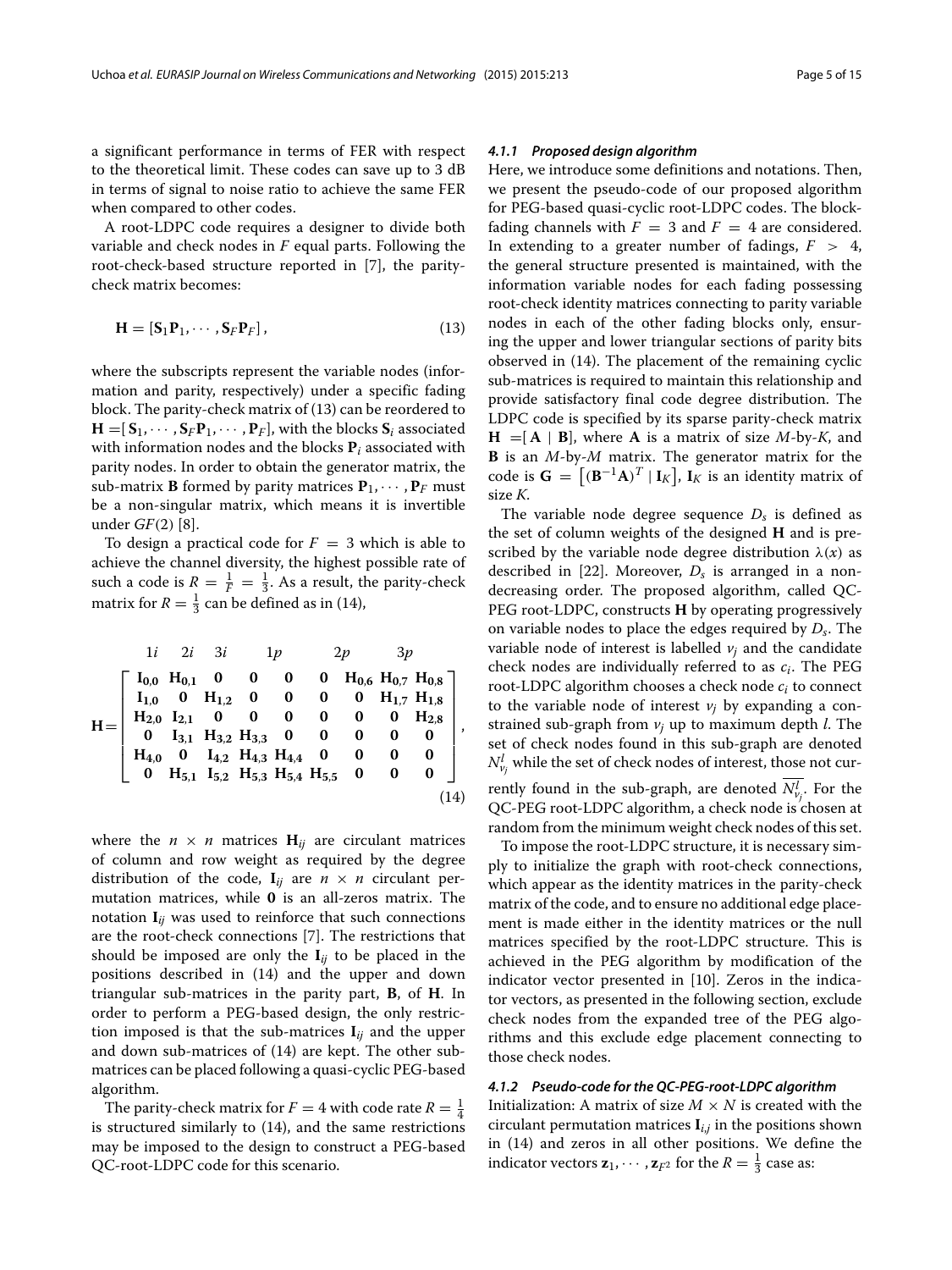<span id="page-5-2"></span>
$$
\mathbf{z}_{1} = \left[\mathbf{0}_{1\times\frac{2N}{9}}, \mathbf{1}_{1\times\frac{N}{9}}, \mathbf{0}_{1\times\frac{N}{9}}, \mathbf{1}_{1\times\frac{N}{9}}, \mathbf{0}_{1\times\frac{N}{9}}\right]^{T},
$$
\n
$$
\mathbf{z}_{2} = \left[\mathbf{1}_{1\times\frac{N}{9}}, \mathbf{0}_{1\times\frac{4N}{9}}, \mathbf{1}_{1\times\frac{N}{9}}\right]^{T},
$$
\n
$$
\mathbf{z}_{3} = \left[\mathbf{0}_{1\times\frac{N}{9}}, \mathbf{1}_{1\times\frac{N}{9}}, \mathbf{0}_{1\times\frac{N}{9}}, \mathbf{1}_{1\times\frac{N}{9}}, \mathbf{0}_{1\times\frac{2N}{9}}\right]^{T},
$$
\n
$$
\mathbf{z}_{\chi} = \left[\mathbf{0}_{1\times\frac{(i-1)\cdot N}{9}}, \mathbf{1}_{1\times\frac{(7-i)N}{9}}\right]^{T} \text{ for } \chi = 4, 5, 6,
$$
\n
$$
\mathbf{z}_{\gamma} = \left[\mathbf{1}_{1\times\frac{(i-6)\cdot N}{9}}, \mathbf{0}_{1\times\frac{(12-i)N}{9}}\right]^{T} \text{ for } \gamma = 7, 8, 9,
$$
\n(15)

The indicator vectors for the construction of the QC-PEG-root-LDPC code with  $R = \frac{1}{4}$  designed similarly to [\(14\)](#page-4-1) but for the channel with  $F = 4$  are:

<span id="page-5-0"></span>
$$
z_{1} = \left[ 0_{1 \times \frac{3N}{16}}, 1_{1 \times \frac{N}{16}}, 0_{1 \times \frac{N}{16}}, 1_{1 \times \frac{2N}{16}}, 0_{1 \times \frac{2N}{16}}, \right]
$$
\n
$$
1_{1 \times \frac{N}{16}}, 0_{1 \times \frac{N}{16}}, 1_{1 \times \frac{N}{16}} \right]^{T},
$$
\n
$$
z_{2} = \left[ 1_{1 \times \frac{N}{16}}, 0_{1 \times \frac{N}{16}}, 1_{1 \times \frac{N}{16}}, 0_{1 \times \frac{4N}{16}}, 1_{1 \times \frac{N}{16}}, \right]
$$
\n
$$
0_{1 \times \frac{2N}{16}}, 1_{1 \times \frac{2N}{16}}, 0_{1 \times \frac{N}{16}}, 1_{1 \times \frac{2N}{16}}, 0_{1 \times \frac{4N}{16}}, \frac{N}{16}, \frac{N}{16}, \frac{N}{16}, \frac{N}{16}, \frac{N}{16}, \frac{N}{16}, \frac{N}{16}, \frac{N}{16}, \frac{N}{16}, \frac{N}{16}, \frac{N}{16}, \frac{N}{16}, \frac{N}{16}, \frac{N}{16}, \frac{N}{16}, \frac{N}{16}, \frac{N}{16}, \frac{N}{16}, \frac{N}{16}, \frac{N}{16}, \frac{N}{16}, \frac{N}{16}, \frac{N}{16}, \frac{N}{16}, \frac{N}{16}, \frac{N}{16}, \frac{N}{16}, \frac{N}{16}, \frac{N}{16}, \frac{N}{16}, \frac{N}{16}, \frac{N}{16}, \frac{N}{16}, \frac{N}{16}, \frac{N}{16}, \frac{N}{16}, \frac{N}{16}, \frac{N}{16}, \frac{N}{16}, \frac{N}{16}, \frac{N}{16}, \frac{N}{16}, \frac{N}{16}, \frac{N}{16}, \frac{N}{16}, \frac{N}{16}, \frac{N}{16}, \frac{N}{16}, \frac{N}{16}, \frac{N}{16}, \frac{N}{16}, \frac{N}{16}, \frac{N}{16}, \frac{N}{16}, \frac{N}{16}, \frac{N}{
$$

$$
\mathbf{v}_{ALT} = \left[ \mathbf{1}_{1 \times \frac{N}{16}}, \mathbf{0}_{1 \times \frac{N}{16}}, \mathbf{1}_{1 \times \frac{N}{16}}, \mathbf{0}_{1 \times \frac{N}{16}}, \mathbf{1}_{1 \times \frac{N}{16}}, \mathbf{0}_{1 \times \frac{N}{16}}, \mathbf{1}_{1 \times \frac{N}{16}} \right]
$$
(17)

These indicator vectors are modelled on that of the original PEG algorithm [\[25\]](#page-14-14), indicating submatrices for which placement is permitted, thus imposing the required form. The degree sequence as defined for LDPC codes must be altered to take into account the structure imposed by root-LDPC codes, namely the circulant permutation matrices,  $\mathbf{I}_{i,j}$ , of [\(14\)](#page-4-1) and similarly the structure defined by [\(16\)](#page-5-0). The pseudo-code for our proposed QC-PEG root-LDPC algorithm is detailed in Algorithm [1,](#page-5-1) where the indicator vector, **z***i*, is taken from [\(15\)](#page-5-2), [\(16\)](#page-5-0) for constructing codes of rate  $R = \frac{1}{3}$ ,  $R = \frac{1}{4}$ , respectively.

<span id="page-5-1"></span>

|  | Algorithm 1 QC-PEG root-LDPC Algorithm |  |
|--|----------------------------------------|--|
|--|----------------------------------------|--|

1. **for**  $j = 1 : F^2$  **do**<br>2. **for**  $k = 0 : D_s$ 

2. **for**  $k = 0$  :  $D_s(j) - 1$  **do**<br>3. **if**  $j > \frac{N}{r}$  &  $k == 0$ 

- 3. **if**  $j \geq \frac{N}{F}$  &  $k == 0$  **then**
- 4. Place edge at random among minimum weight submatrices permitted by the indicator **z***j*, with a random first edge placement within the chosen submatrix, in column (*j*−1)·*<sup>N</sup> <sup>F</sup>*<sup>2</sup> *-th*.
- 5. Place remaining edges in the submatrix by circulant shift of the first placement.
- 6. Null the entry in the indicator vector  $z_i$  in the position of the chosen submatrix, preventing further placements in that submatrix.

### 7. **else**

- 8. Expand the PEG subtree from the  $\frac{(j-1)\cdot N}{F^2}$ *-th* variable node to depth *l* such that the tree contains all check nodes allowed by the indicator vector **or** the number of nodes in the tree does not increase with an expansion to the *(l+1)-th* level.
- 9. Place edge connecting the  $\frac{(j-1)\cdot N}{F^2}$ *-th* variable node to a check node chosen randomly from the set of minimum weight nodes which were added to the subtree at the last tree expansion. 10. Place remaining edges in the submatrix by
- circulant shift of the first placement. 11. Null the entry in the indicator vector  $z_i$  in the position of the chosen submatrix, preventing further placements in that submatrix.
- 12. **end if**
- 13. **end for**
- 14. **end for**

#### **4.2 RA-based root-LDPC codes**

Preliminary results on the PEG-based design of irregular repeat-accumulate (IRA) LDPC codes [\[26\]](#page-14-15) with rootcheck properties were reported in [\[15\]](#page-14-5). We considered a block-fading channel with  $F = 2$  and  $F = 3$ . Here, in this section, we synthesize the most relevant information on the design of IRA root-LDPC codes.

A repeat-accumulate (RA) code consists of a serial concatenation, through an interleaver, of a single rate 1/*q* repetition code with an accumulator having transfer function  $\frac{1}{1+D}$ , where *q* is the number of repetitions for each group of *K* information bits. Figure [2](#page-6-0) shows a typical repeat-accumulate code block diagram. The implementation of the transfer function  $\frac{1}{1+D}$  is identical to an accumulator, although the accumulator value can be only 0 or 1 since the operations are over the binary field ([\[27\]](#page-14-16) pp. 267–279). As discussed in ([\[27\]](#page-14-16) pp. 267–279), to ensure a large minimum Hamming distance, the interleaver should be designed so that consecutive 1s at its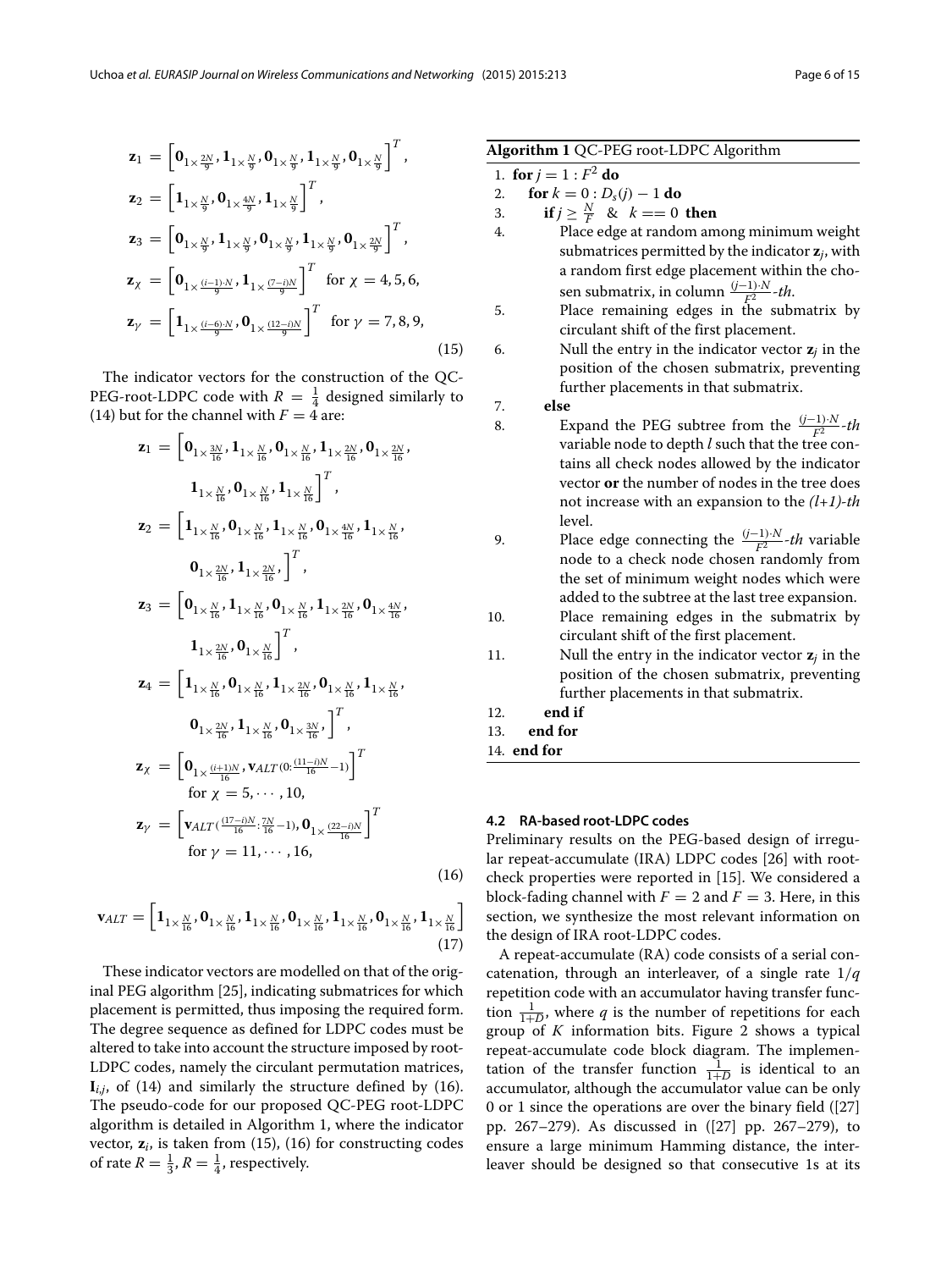<span id="page-6-3"></span>



<span id="page-6-0"></span>input are widely separated at its output. The RA-based codes proposed in [\[15\]](#page-14-5) were systematic. The main limitation of RA codes on Gaussian channels is the code rate, which cannot be higher than  $\frac{1}{2}$ . This limitation is not relevant for block-fading channels as the rate is constrained to be  $R \leq \frac{1}{2}$  in order to achieve a diversity order greater than or equal to 2.

Irregular repeat-accumulate (IRA) codes generalize the concept of RA codes by changing the repetition rate for each group of *K* information bits and performing a linear combination of the repeated bits which are sent through the accumulator. Furthermore, IRA codes are typically systematic. IRA codes allow flexibility in the choice of the repetition rate for each information bit so that high-rate codes may be designed. Their irregularity allows operation closer to the capacity limit ([\[27\]](#page-14-16) pp. 267–279).

The parity-check matrix for a systematic RA and IRA codes has the form  $\mathbf{H} = [\mathbf{H}_{\mu} \, \mathbf{H}_{p}],$  where  $\mathbf{H}_{p}$  is a square dual-diagonal matrix given by

<span id="page-6-1"></span>
$$
\mathbf{H}_p = \begin{bmatrix} 1 & & & \\ 1 & 1 & & \\ & \ddots & \ddots & \\ & & 1 & 1 \\ & & & 1 & 1 \end{bmatrix} . \tag{18}
$$

For RA codes,  $H_u$  is a regular matrix having column weight *q* and row weight 1. For IRA codes, **H***<sup>u</sup>* has irregular columns and rows weights. The generator matrix (GM)  $\mathbf{c}$  an be obtained as  $\mathbf{G} = \left[ \mathbf{I}_K \ \mathbf{H}_{u}^T \mathbf{H}_{p}^{-T} \right]$ , where  $\mathbf{I}_K$  is an identity matrix of dimension  $K \times K$ , and the matrix  $\mathbf{H}_p^{-T}$  is the well-known inverse transpose of [\(18\)](#page-6-1).

# *4.2.1 IRA root-LDPC rate* **<sup>1</sup> 2**

The design of a root-LDPC code with an IRA structure imposes some constraints in terms of parity-check matrix to guarantee the root-check properties. Following the notation adopted in [\[28\]](#page-14-17), for the case of a systematic rate  $\frac{1}{2}$  with  $F = 2$ , the parity-check matrix must be like

$$
\mathbf{H} = \begin{bmatrix} \mathbf{I}_{\frac{N}{4}} & \mathbf{H}_{2} & \mathbf{0}_{\frac{N}{4}} & \mathbf{H}_{3} \\ \mathbf{H}_{2} & \mathbf{I}_{\frac{N}{4}} & \mathbf{H}_{3} & \mathbf{0}_{\frac{N}{4}} \end{bmatrix},
$$
(19)

where  $\mathbf{H}_2$  and  $\mathbf{H}_3$  are  $\frac{N}{4} \times \frac{N}{4}$  sub-matrices with Hamming weight two and three, respectively, while  $\mathbf{0}_{\frac{N}{4}}$  is a null submatrix with dimension  $\frac{N}{4} \times \frac{N}{4}$ . Therefore, to impose the RA structure and root-check properties the parity-check matrix of an IRA root-LDPC is

$$
\mathbf{H} = \begin{bmatrix} \mathbf{I}_{\frac{N}{4}} & \mathbf{H}_2 & \mathbf{0}_{\frac{N}{4}} & \mathbf{H}_p \\ \mathbf{H}_2 & \mathbf{I}_{\frac{N}{4}} & \mathbf{H}_p & \mathbf{0}_{\frac{N}{4}} \end{bmatrix},
$$
(20)

where  $\mathbf{H}_p$  is a dual diagonal matrix with dimension  $\frac{N}{4} \times \frac{N}{4}$ .

# *4.2.2 IRA root-LDPC rate* **<sup>1</sup> 3**

For the case of rate  $\frac{1}{3}$  with  $F = 3$ , we followed a similar structure to the one adopted in [\[7,](#page-13-6) [14\]](#page-14-4). The accumulator used is a transfer function given by  $\frac{1}{1+D+D}$  as suggested by [\[29\]](#page-14-18) for the Gaussian channel, and used here to improve coding gain by allowing a more complete connection between the parity bits and the root-check identity matrix through **H***p*. As a result of the root-check structure of the graph where each root-check identity matrix must connect through a matrix of size  $\frac{N}{9} \times \frac{2N}{9}$  to a set of parity bits affected by some other fading coefficient,  $H_p$  must be redefined as

$$
\mathbf{H}_p = \begin{bmatrix} \mathbf{H}_{p1} \\ \mathbf{H}_{p2} \end{bmatrix},\tag{21}
$$

$$
\mathbf{H}_{p1} = \begin{bmatrix} 1 & 0 & \cdots & \cdots & \cdots & \cdots & 0 \\ 1 & 1 & 0 & \ddots & \ddots & \ddots & 0 \\ \vdots & \ddots & \ddots & 0 & \ddots & \ddots & \ddots & 0 \\ \vdots & \ddots & \ddots & 0 & \ddots & \ddots & 0 \end{bmatrix}, \tag{22}
$$

$$
\mathbf{H}_{p2} = \begin{bmatrix} 1 & 0 & \cdots & 0 & 1 & 0 & 0 & 0 \\ 0 & \ddots & 0 & 0 & 1 & 1 & 0 & 0 \\ \vdots & 0 & \ddots & 0 & 0 & \ddots & \ddots & 0 \\ 0 & 0 & 0 & 1 & 0 & 0 & 1 & 1 \end{bmatrix},
$$
(23)

where  $\mathbf{H}_{p1}$  and  $\mathbf{H}_{p2}$  are sub-matrices with dimensions  $\frac{N}{9} \times 2N$  Therefore, the parity-check matrix  $\mathbf{H} = [\mathbf{H} \mathbf{H}]$  for  $\frac{N}{9}$ . Therefore, the parity-check matrix  $\mathbf{H} = \left[ \mathbf{H}_u | \mathbf{H}_p \right]$  for this particular case of an IRA root-LDPC rate  $\frac{1}{3}$  as

<span id="page-6-2"></span>
$$
\mathbf{H} = \begin{bmatrix} \mathbf{I}_{\frac{N}{9}} & \mathbf{H}_{1} & \mathbf{0}_{\frac{N}{9}} & | & \mathbf{0} & \mathbf{H}_{p2} & \mathbf{0} \\ \mathbf{I}_{\frac{N}{9}} & \mathbf{0}_{\frac{N}{9}} & \mathbf{H}_{1} & | & \mathbf{0} & \mathbf{0} & \mathbf{H}_{p1} \\ \mathbf{H}_{1} & \mathbf{I}_{\frac{N}{9}} & \mathbf{0}_{\frac{N}{9}} & | & \mathbf{H}_{p1} & \mathbf{0} & \mathbf{0} \\ \mathbf{0}_{\frac{N}{9}} & \mathbf{I}_{\frac{N}{9}} & \mathbf{H}_{1} & | & \mathbf{0} & \mathbf{0} & \mathbf{H}_{p2} \\ \mathbf{H}_{1} & \mathbf{0}_{\frac{N}{9}} & \mathbf{I}_{\frac{N}{9}} & | & \mathbf{H}_{p2} & \mathbf{0} & \mathbf{0} \\ \mathbf{0}_{\frac{N}{9}} & \mathbf{H}_{1} & \mathbf{I}_{\frac{N}{9}} & | & \mathbf{0} & \mathbf{H}_{p1} & \mathbf{0} \end{bmatrix},
$$
(24)

where **H**<sub>1</sub> and **I**<sub> $\frac{N}{9}$  are sub-matrices with dimensions  $\frac{N}{9}$   $\times$ </sub>  $\frac{N}{9}$  and  $\mathbf{H}_{1}$  is a sub-matrix with Hamming weight equal to 1. The null sub-matrices **0** on the right-hand side of [\(24\)](#page-6-2) have dimensions  $\frac{N}{9} \times \frac{2N}{9}$  while on the left-hand side the dimensions are  $\frac{N}{9} \times \frac{N}{9}$ .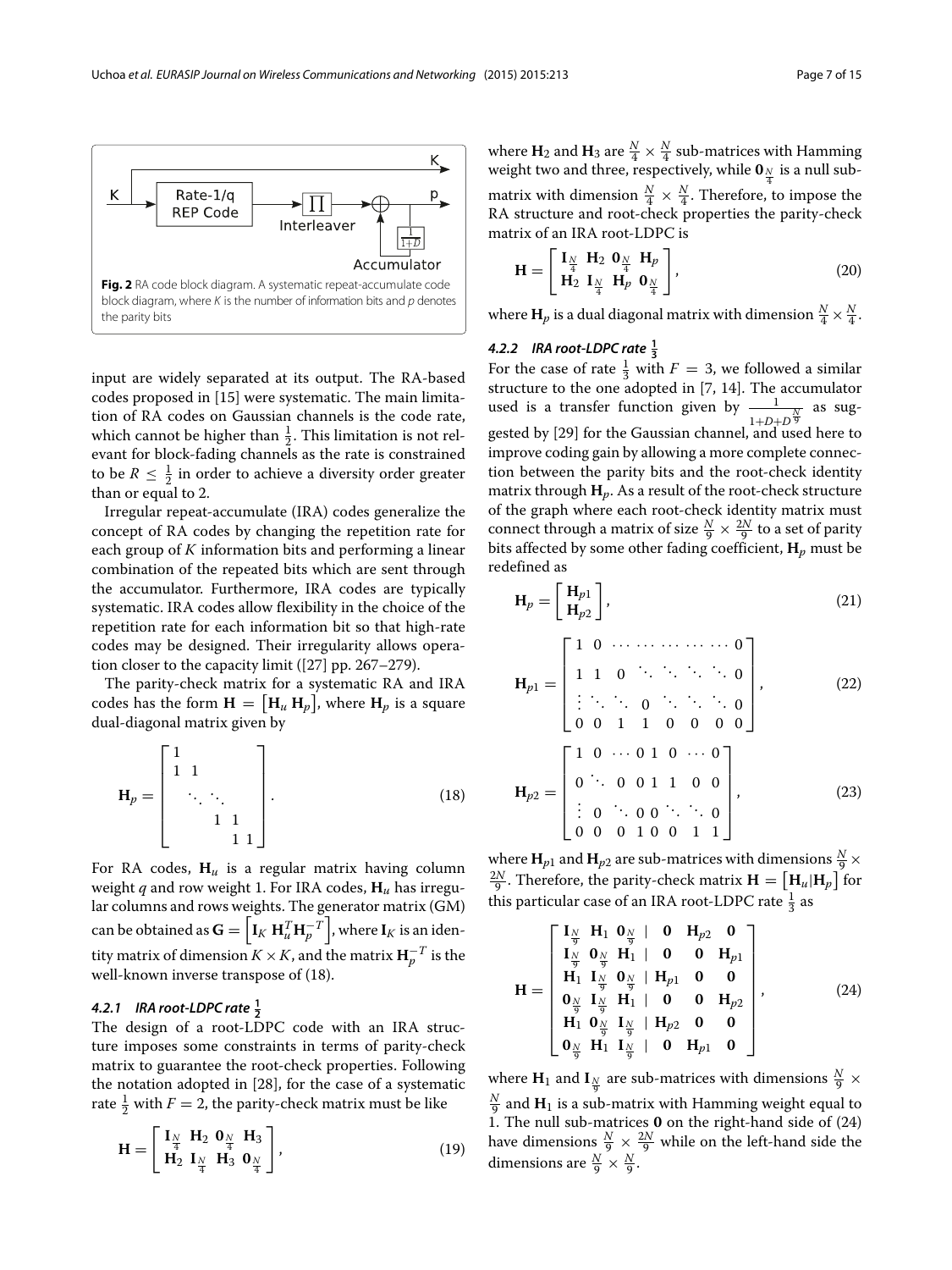#### **4.3 IRAA root-LDPC design**

The general structure of an irregular repeat-accumulate and accumulate (IRAA) encoder can be seen in Fig. [3.](#page-7-0) In this figure, some *b* extra parity bits are indicated in addition to the normal *p* parity bits. The *b* parity bits can be punctured to obtain a higher code rate. For instance, in general an IRAA code has rate 1/3 without puncturing, while by puncturing *b* parity-checks a code with rate 1/2 can be obtained.

The parity-check matrix of an IRAA LDPC code can be represented by

<span id="page-7-1"></span>
$$
\mathbf{H} = \begin{bmatrix} \mathbf{H}_{u} & \mathbf{H}_{p} & \mathbf{0} \\ \mathbf{0} & \prod_{1} \mathbf{H}_{p} \end{bmatrix},
$$
 (25)

where  $\prod_1$  must be a sub-matrix with rows and columns with Hamming weight one.

In order to obtain IRAA root-LDPC codes some constraints must be imposed on the standard IRAA design. We have noticed that the IRAA root-LDPC codes led to a more flexible rate compatible code. For further details refer to [\[15\]](#page-14-5).

# *4.3.1 IRAA root-LDPC rate* **<sup>1</sup> 2**

We applied the root-check structure from [\(20\)](#page-6-3) in [\(25\)](#page-7-1) to obtain the following parity-check matrix for rate 1/2

$$
\mathbf{H} = \begin{bmatrix} \mathbf{I}_{\frac{N}{9}} & \mathbf{H}_{2} & \mathbf{0}_{\frac{N}{9}} & \mathbf{H}_{p} & \mathbf{0} & \mathbf{0}_{\frac{N}{9}} \\ \mathbf{H}_{2} & \mathbf{I}_{\frac{N}{9}} & \mathbf{H}_{p} & \mathbf{0}_{\frac{N}{9}} & \mathbf{0}_{\frac{N}{9}} & \mathbf{0}_{\frac{N}{9}} \\ \mathbf{0}_{\frac{N}{9}} & \mathbf{0}_{\frac{N}{9}} & \prod_{1} & \mathbf{0}_{\frac{N}{9}} & \mathbf{H}_{p} \\ \mathbf{0}_{\frac{N}{9}} & \mathbf{0}_{\frac{N}{9}} & \prod_{1} & \mathbf{H}_{p} & \mathbf{0}_{\frac{N}{9}} \end{bmatrix},
$$
(26)

where  $\mathbf{I}_{\frac{N}{9}}$ ,  $\mathbf{H}_{2}$ ,  $\mathbf{H}_{p}$  and  $\mathbf{0}_{\frac{N}{9}}$  are all  $\frac{N}{9} \times \frac{N}{9}$  in dimension, while  $\prod_1$  is  $\frac{N}{3} \times \frac{N}{3}$ . The key point to guarantee the fulldiversity property is the puncturing procedure. Instead of puncturing *b* parity bits, we have punctured *p*. The reason why puncturing *p* instead of *b* guarantees the full diversity is due to the fact that the root-check structure of the code is kept unchanged.

# *4.3.2 IRAA root-LDPC rate* **<sup>1</sup> 3**

<span id="page-7-3"></span>For the case of rate 1/3, we considered the design done in [\(24\)](#page-6-2) and we apply the constraints in [\(25\)](#page-7-1) to obtain the following parity-check matrix

<span id="page-7-0"></span>![](_page_7_Figure_14.jpeg)

$$
\mathbf{H} = \begin{bmatrix} \mathbf{H}_{\mu} & \mathbf{H}_{p} & \mathbf{0} \\ \mathbf{0} & |\mathbf{\Pi}_{1} & \mathbf{H}_{p} \end{bmatrix} . \tag{27}
$$

It must be noted that without puncturing the code rate is 1/5.

#### *4.3.3 Pseudo-code for the IRA-PEG root-LDPC algorithm*

Initialization: A matrix of size  $M \times N$  is created with the identity matrices  $\mathbf{I}_K$  and parity matrices  $\mathbf{H}_p$  in the positions shown in [\(20\)](#page-6-3), [\(24\)](#page-6-2), [\(26\)](#page-7-2), [\(27\)](#page-7-3) and zeros in all other positions. We define the indicator vectors  $z_1, \dots, z_F$  for the cases  $R = \frac{1}{2}$ ,  $R = \frac{1}{3}$  respectively as:

<span id="page-7-5"></span>
$$
\mathbf{z}_{1} = \begin{bmatrix} \mathbf{0}_{1 \times \gamma}, \mathbf{1}_{1 \times \gamma} \end{bmatrix}^{T},
$$
  

$$
\mathbf{z}_{2} = \begin{bmatrix} \mathbf{1}_{1 \times \gamma}, \mathbf{0}_{1 \times \gamma} \end{bmatrix}^{T},
$$
 (28)

<span id="page-7-6"></span>
$$
\mathbf{z}_1 = \begin{bmatrix} \mathbf{0}_{1 \times 2\chi}, \mathbf{1}_{1 \times \chi}, \mathbf{0}_{1 \times \chi}, \mathbf{1}_{1 \times \chi}, \mathbf{0}_{1 \times \chi} \end{bmatrix}^T,
$$
  
\n
$$
\mathbf{z}_2 = \begin{bmatrix} \mathbf{1}_{1 \times \chi}, \mathbf{0}_{1 \times 4\chi}, \mathbf{1}_{1 \times \chi} \end{bmatrix}^T,
$$
  
\n
$$
\mathbf{z}_3 = \begin{bmatrix} \mathbf{0}_{1 \times \chi}, \mathbf{1}_{1 \times \chi}, \mathbf{0}_{1 \times \chi}, \mathbf{1}_{1 \times \chi}, \mathbf{0}_{1 \times 2\chi} \end{bmatrix}^T,
$$
 (29)

where  $\gamma = \frac{N}{2}$  for the case of IRA, while for IRAA design  $\gamma = \frac{N}{4}$ . We have  $\chi = \frac{N}{9}$  for the case of IRA, while for IRAA design  $\chi = \frac{N}{15}$ . In addition, for rate  $R = \frac{1}{2}$  under IRAA design  $\mathbf{z}_i = [\mathbf{z}_i, \mathbf{0}_{4 \times \gamma}]$ , while for rate  $R = \frac{1}{3}$  under IRAA design  $\mathbf{z}_i = [\mathbf{z}_i, \mathbf{0}_{6 \times \chi}]$ .

<span id="page-7-2"></span>These indicator vectors are modelled on that of the original PEG algorithm [\[25\]](#page-14-14), indicating sub-matrices for which placement is permitted, thus imposing the form of [\(20\)](#page-6-3), [\(24\)](#page-6-2), [\(26\)](#page-7-2), [\(27\)](#page-7-3). The degree sequence as defined for LDPC codes must be altered to take into account the structure imposed by root-LDPC codes, namely, the identity matrices  $\mathbf{I}_K$  and the parity matrices  $\mathbf{H}_p$ , of [\(20\)](#page-6-3), [\(24\)](#page-6-2), [\(26\)](#page-7-2) and [\(27\)](#page-7-3). The pseudo-code for our proposed IRA-PEG root-LDPC algorithm is detailed in Algorithm [2,](#page-7-4) where the indicator vector  $z_i$  is taken from [\(28\)](#page-7-5) and [\(29\)](#page-7-6) for constructing codes of rate  $R = \frac{1}{2}$ ,  $R = \frac{1}{3}$  respectively.

### <span id="page-7-4"></span>**Algorithm 2** PEG root-LDPC algorithm

1. **for**  $j = 1 : K$  **do**<br>2. **for**  $k = 0 : D_0$ 

- 2. **for**  $k = 0$  :  $D_s(j) 1$  **do**<br>3. Expand the PEG tree
- 3. Expand the PEG tree from the *j*th variable node to depth *l* such that the tree contains all check nodes allowed by the indicator vector **or** the number of nodes in the tree does not increase with an expansion to the (*l+1*)th level.
- 4. Place the edge connecting the *j*th variable node to a check node chosen randomly from the set of minimum weight nodes which were added to the sub-tree at the last tree expansion.
- 5. **end for**
- 6. **end for**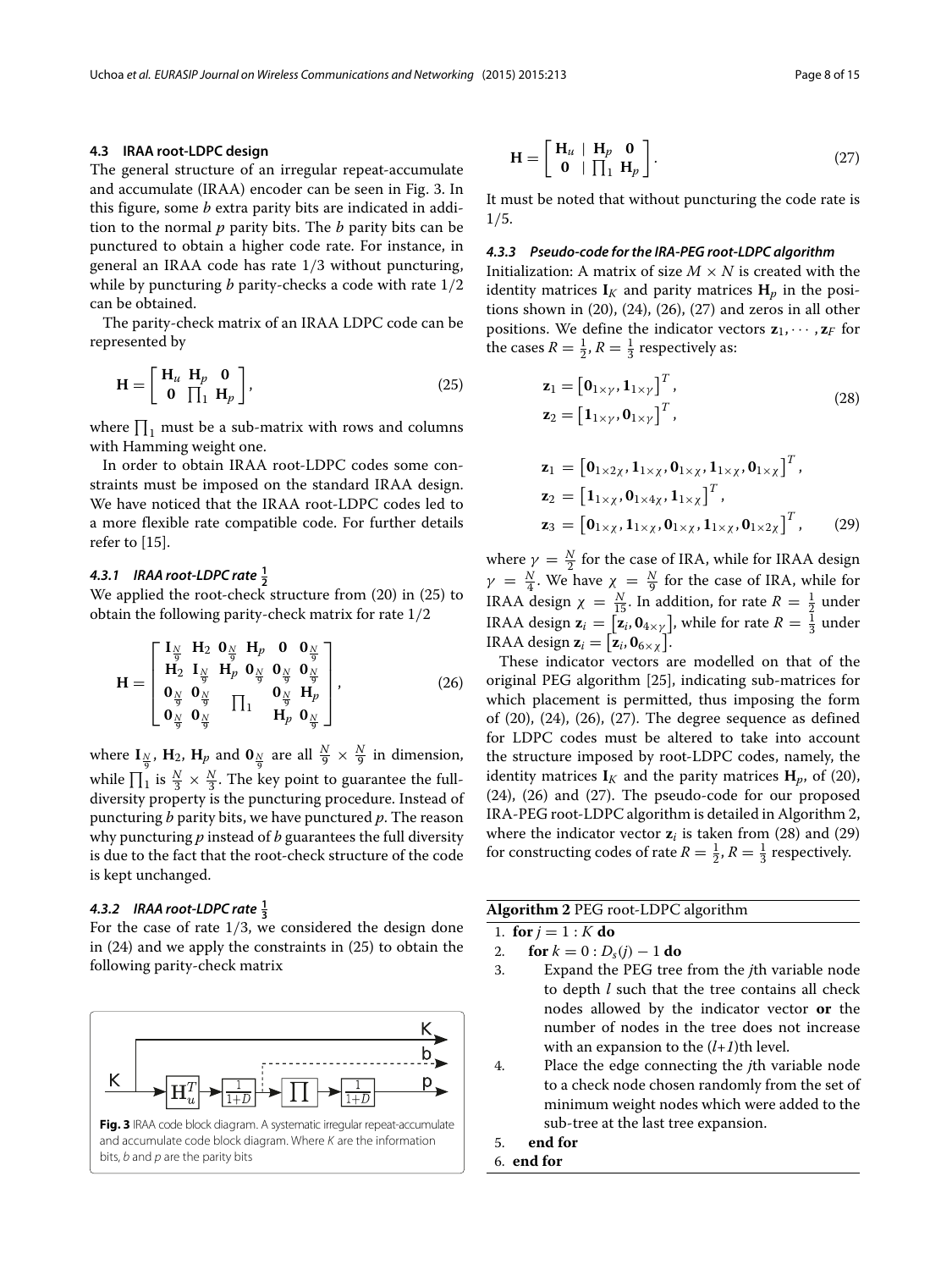#### **4.4 Controlled doping root-LDPC codes design**

Boutros in [\[16\]](#page-14-6) proposed a controlled doping via high order root-LDPC codes. Such root-LDPC codes are able to guarantee full diversity for the parity check bits. First of all, we have made some modifications in the original doped root-LDPC code parity-check matrix described in [\[16\]](#page-14-6).

# 4.4.1 Controlled doping root-LDPC codes  $R = \frac{1}{2}$

The modifications we have made was to take the advantages of easy encodability of IRA-based LDPC codes. Furthermore, a PEG-based design to improve the local girth of the generated LDPC codes was considered. Doping refers to the diversity achieved in the parity bits of the root-LDPC graph, and when incidental is called uncontrolled. Controlled doping is used to intentionally improve the energy coefficient of information bits after solving parity bits. The energy coefficients relate the error rate achieved with the messages passed in decoding, in terms of the fading coefficients to which the code word is subjected [\[30\]](#page-14-19). Then, the parity bit should transmit a high-confidence message to a new information bit. Diversity population evolution (DPE) is an analytic method for studying the propagation of diversity in the graph during iterative decoding of a root-LDPC code [\[30\]](#page-14-19). Uncontrolled doping corresponds to a DPE steady-state parameter  $p_{\infty} = 7.82$  % for a *C*(3,6) regular root-LDPC code [\[16\]](#page-14-6). Controlled doping can achieve a fraction *p*<sup>∞</sup> as high as 100 %. The sub-matrix [\(18\)](#page-6-1) is modified as for the root-LDPC-III code of [\[16\]](#page-14-6) by introducing a smaller identity matrix for the parity bits. Therefore, the root-LDPC code with 50 % of controlled doping,  $H_p$  is redefined, to ensure a lower-triangular form and thus efficient encoding, as

$$
\mathbf{H}_p = \begin{bmatrix} \mathbf{I}_N & \mathbf{0}_N \\ \mathbf{P}_N & \mathbf{D} \mathbf{D}_N \\ \mathbf{P}_N & \mathbf{D} \mathbf{D}_N \end{bmatrix},\tag{30}
$$

where **I** is an identity matrix, **0** is a null matrix, **P** is a permutation matrix with Hamming weight 1, **DD** is a dual diagonal matrix and all sub-matrices of  $H_p$  are  $\frac{N}{8} \times \frac{N}{8}$ in dimension. Accordingly, the final parity-check matrix becomes

<span id="page-8-2"></span>
$$
\mathbf{H} = \begin{bmatrix} 1i & 2i & 1p & 2p \\ \mathbf{I}_{\frac{N}{4}} & \mathbf{H}_{2i} & \mathbf{0}_{\frac{N}{4}} & \begin{array}{c} 2p \\ \mathbf{I}_{\frac{N}{8}} & \mathbf{0}_{\frac{N}{8}} \\ \mathbf{P}_{2} & \mathbf{D}\mathbf{D}_{\frac{N}{8}} \\ \mathbf{H}_{1i} & \mathbf{I}_{\frac{N}{4}} & \begin{array}{c} \mathbf{I}_{\frac{N}{8}} & \mathbf{0}_{\frac{N}{8}} \\ \mathbf{P}_{1} & \mathbf{D}\mathbf{D}_{\frac{N}{8}} & \mathbf{0}_{\frac{N}{4}} \end{array} \end{bmatrix}, \qquad (31)
$$

where subscripts in  $P_1$  and  $P_2$  means that are distinct permutation sub-matrices with hamming weight 1. The

sub-matrices  $\mathbf{H}_{1i}$  and  $\mathbf{H}_{2i}$  are in dimension  $\frac{N}{4} \times \frac{N}{4}$  .  $\mathbf{P}_{1}$  and  ${\bf P}_2$  are in dimension  $\frac{N}{8} \times \frac{N}{8}$ . The PEG algorithm will work through the sub-matrices  $H_{1i}$  and  $H_{2i}$ .

# 4.4.2 Controlled doping root-LDPC codes  $R = \frac{1}{3}$

The parity-check matrix for the case of code rate  $R = \frac{1}{3}$ has followed a similar design as for an IRA root-LDPC code rate  $R = \frac{1}{3}$  in [\(24\)](#page-6-2). Therefore, the parity-check matrix for the proposed PEG controlled doping root-LDPC code (PEG-CDRC LDPC) has the structure as presented in [\(32\)](#page-8-0),

<span id="page-8-0"></span>
$$
H = \begin{bmatrix} H_2 & I & 0 & | & I & 0 & 0 & 0 & 0 & 0 \\ H_2 & 0 & I & | & P_1 & DD & 0 & 0 & 0 & 0 \\ I & H_2 & 0 & | & 0 & 0 & I & 0 & 0 & 0 \\ 0 & H_2 & I & | & 0 & 0 & P_2 & DD & 0 & 0 \\ I & 0 & H_2 & | & 0 & 0 & 0 & 0 & I & 0 \\ 0 & I & H_2 & | & 0 & 0 & 0 & 0 & P_3 & DD \end{bmatrix},
$$
(32)

where the subscripts of **P***<sup>i</sup>* in [\(32\)](#page-8-0) means that are distinct permutation sub-matrices. The sub-matrices of Eq. [\(32\)](#page-8-0) are all  $\frac{N}{9} \times \frac{N}{9}$  in dimension. In addition, the left-hand side of [\(32\)](#page-8-0) are connected to the information symbols while the right-hand side are connected to the parity check bits.

# 4.4.3 Controlled doping root-LDPC codes  $R = \frac{1}{4}$

For the case of rate  $\frac{1}{4}$  with  $F = 4$ , the root-LDPC code structure with controlled doping is produced by a similar expansion of the parity-check matrix as from the graph for  $F = 2$  to the graph for  $F = 3$  described above. However, in addition, we have adjusted the part of the matrix associated with the parity bits to account for the dimension requirements of the root-LDPC structure at this rate, where each of the four  $H_p$  matrices have dimension  $\frac{3N}{16} \times \frac{3N}{16}$  and as such have been adjusted to take the structure of [\(33\)](#page-8-1).

<span id="page-8-1"></span>
$$
\mathbf{H}_{p} = \begin{bmatrix} \mathbf{I}_{\frac{N}{16}} & \mathbf{0}_{\frac{N}{16}} & \mathbf{0}_{\frac{N}{16}} \\ \mathbf{P}_{\frac{N}{16}} & \mathbf{I}_{\frac{N}{16}} & \mathbf{0}_{\frac{N}{16}} \\ \mathbf{P}_{\frac{N}{16}} & \mathbf{P}_{\frac{N}{16}} & \mathbf{D} \mathbf{D}_{\frac{N}{8}} \end{bmatrix},
$$
(33)

and the matrices **I**, **P** and **DD** are as defined previously for the cases of  $F = 2$  and  $F = 3$ . Note in particular that the permutation matrices **P** each have distinct cyclic shifts.

#### **4.5 Proposed design algorithm**

Here, we introduce some definitions and a specific notation. Then, the construction for the proposed codes is carried out by the pseudo-code previously introduced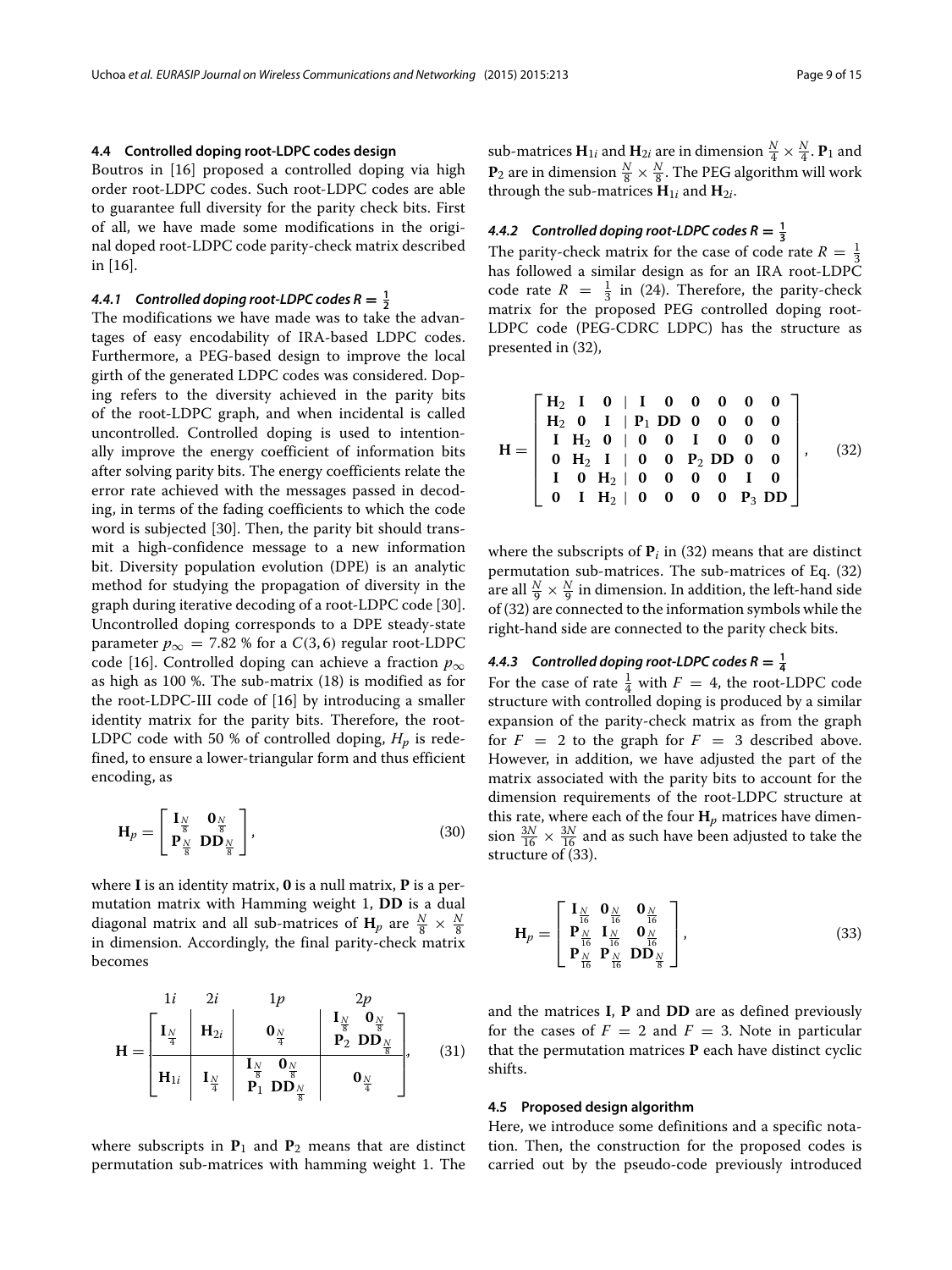in Algorithm [2,](#page-7-4) along with appropriate initialization and using the indicator vectors defined in the following. In this work, the scenarios of a block-fading channel with  $F = 2$ ,  $F = 3$  and  $F = 4$  are considered. In extending to a greater number of fadings,  $F > 4$ , the general structure presented is maintained.

#### *4.5.1 Pseudo-code for the PEG-CDRC LDPC algorithm*

Initialization: A matrix of size  $M \times N$  is created with the identity matrices **I**, dual diagonal matrices **DD** and parity matrices  $P_i$  in the correct positions and zeros in all other positions, as shown in [\(31\)](#page-8-2) and [\(32\)](#page-8-0), and similarly for the code for the  $F = 3$  channel, using instead  $H_p$  of [\(33\)](#page-8-1). We define the indicator vectors  $\mathbf{z}_1, \cdots, \mathbf{z}_F$  for the cases  $R = \frac{1}{2}$ ,  $R = \frac{1}{3}$  and  $R = \frac{1}{4}$  respectively as:

<span id="page-9-2"></span>
$$
\mathbf{z}_1 = \begin{bmatrix} \mathbf{0}_{1 \times \gamma}, \mathbf{1}_{1 \times \gamma} \end{bmatrix}^T, \n\mathbf{z}_2 = \begin{bmatrix} \mathbf{1}_{1 \times \gamma}, \mathbf{0}_{1 \times \gamma} \end{bmatrix}^T,
$$
\n(34)

<span id="page-9-3"></span>
$$
\mathbf{z}_{1} = [\mathbf{0}_{1 \times 2\chi}, \mathbf{1}_{1 \times \chi}, \mathbf{0}_{1 \times \chi}, \mathbf{1}_{1 \times \chi}, \mathbf{0}_{1 \times \chi}]^{T},
$$
  
\n
$$
\mathbf{z}_{2} = [\mathbf{1}_{1 \times \chi}, \mathbf{0}_{1 \times 4\chi}, \mathbf{1}_{1 \times \chi}]^{T},
$$
  
\n
$$
\mathbf{z}_{3} = [\mathbf{0}_{1 \times \chi}, \mathbf{1}_{1 \times \chi}, \mathbf{0}_{1 \times \chi}, \mathbf{1}_{1 \times \chi}, \mathbf{0}_{1 \times 2\chi}]^{T},
$$
\n(35)

<span id="page-9-4"></span>
$$
\mathbf{z}_{1} = [1_{1\times3\zeta}, 0_{1\times5\zeta}, 1_{1\times\zeta}, 0_{1\times\zeta}, 1_{1\times\zeta}, 0_{1\times\zeta}]^{T},
$$
\n
$$
\mathbf{z}_{2} = [0_{1\times3\zeta}, 1_{1\times3\zeta}, 0_{1\times2\zeta}, 1_{1\times2\zeta}, 0_{1\times2\zeta}]^{T},
$$
\n
$$
\mathbf{z}_{3} = [1_{1\times\zeta}, 0_{1\times\zeta}, 1_{1\times\zeta}, 0_{1\times2\zeta}, 1_{1\times3\zeta}, 0_{1\times4\zeta}]^{T},
$$
\n
$$
\mathbf{z}_{4} = [1_{1\times\zeta}, 0_{1\times2\zeta}, 1_{1\times\zeta}, 0_{1\times5\zeta}, 1_{1\times3\zeta}]^{T},
$$
\n(36)

where  $\gamma = \frac{N}{4}$ ,  $\chi = \frac{N}{9}$  and  $\zeta = \frac{N}{16}$ .

These indicator vectors are modelled on the basis of the original PEG algorithm [\[25\]](#page-14-14), indicating sub-matrices for which placement is permitted, thus imposing the controlled doping root-LDPC form. The degree sequence as defined for LDPC codes must be altered to take into account the structure imposed by Root-LDPC codes, namely, the identity matrices **I**, the permutation matrices **P***i*, the dual diagonal matrices **DD** and the parity matrices  $H_i$ , of [\(31\)](#page-8-2), [\(32\)](#page-8-0) and the multiple uses of [\(33\)](#page-8-1). The proposed CDRC-LDPC construction algorithm is then implemented using Algorithm [2,](#page-7-4) with the parity-check matrix suitably initialised with matrices **I**, **DD** and distinct random permutation matrices  $P_i$  in the appropriate positions. The indicator vectors  $z_i$  are taken from [\(34\)](#page-9-2), [\(35\)](#page-9-3) and [\(36\)](#page-9-4) for constructing codes of rate  $R = \frac{1}{2}$ ,  $R = \frac{1}{3}$  and  $R = \frac{1}{4}$  respectively.

#### <span id="page-9-0"></span>**5 Discussion**

In this section, we analyse the advantages and disadvantages of different types of PEG-based root-LDPC codes discussed in the previous sections.

In terms of performance, the PEG-based root-LDPC codes are able to get closer to the outage curve than their counterpart root-LDPC codes. However, the complexity of encoding standard PEG-based root-LDPC codes can be prohibitive for some hardware implementations.

The quasi-cyclic PEG-based root-LDPC codes have the advantage of performing better than quasi-cyclic root-LDPC codes and both codes require low memory to store the parity-check matrix. Moreover, quasi-cyclicbased LDPC codes can be encoded by using simple shift registers.

RA PEG-based root-LDPC codes have the advantage of being simple to encode and also simple to design the parity-check matrix. Furthermore, the parity part of an RA-based parity-check matrix is a dual diagonal which is straightforward to obtain the generator matrix ([\[27\]](#page-14-16) pp. 267–279). Such codes perform very close to the channel capacity which is usually upper-bounded by the outage curve. In addition, RA-based LDPC codes can provide: low complexity to encode, simplicity on the design of the parity-check matrix and low memory is required to store them. On the other hand, the main limitation of RA-based codes is the code rate, which cannot be higher than  $\frac{1}{2}$ .

In the case of unstructured full-diversity LDPC codes, they draw an important path in terms of designing the parity-check matrix which avoids the constraints that must be imposed to produce root-check-based LDPC codes. Nonetheless, they require a more complex encoding process which is the same complexity as the case of random LDPC codes.

As discussed previously, the PEG-controlled doping root-LDPC codes are able to guarantee full diversity for the parity check bits. These LDPC codes are relevant for the case of IDD in MIMO systems. The results presented in [\[31\]](#page-14-20) demonstrate how useful are PEG-CDRC LDPC codes for MIMO systems in a block-fading channel. In addition, our proposed PEG-CDRC LDPC codes have the advantage of being RA-based encodable which are simple to encode and the parity-check matrix is easily designed.

#### <span id="page-9-1"></span>**6 Simulations**

The performance of the proposed PEG-based root-LDPC codes for block-fading channels with  $F = 2$ ,  $F = 3$  and  $F = 4$  independent fading blocks is analysed. The block length of the codes for rates  $R = \frac{1}{2}$  and  $R = \frac{1}{4}$  is  $N = \frac{1}{2}$ 1024 while for rate  $R = \frac{1}{3}$  the block length is  $N = 900$ . Iterative message passing is employed at the decoder with a maximum of 5 iterations for rate  $R = \frac{1}{2}$  and for rates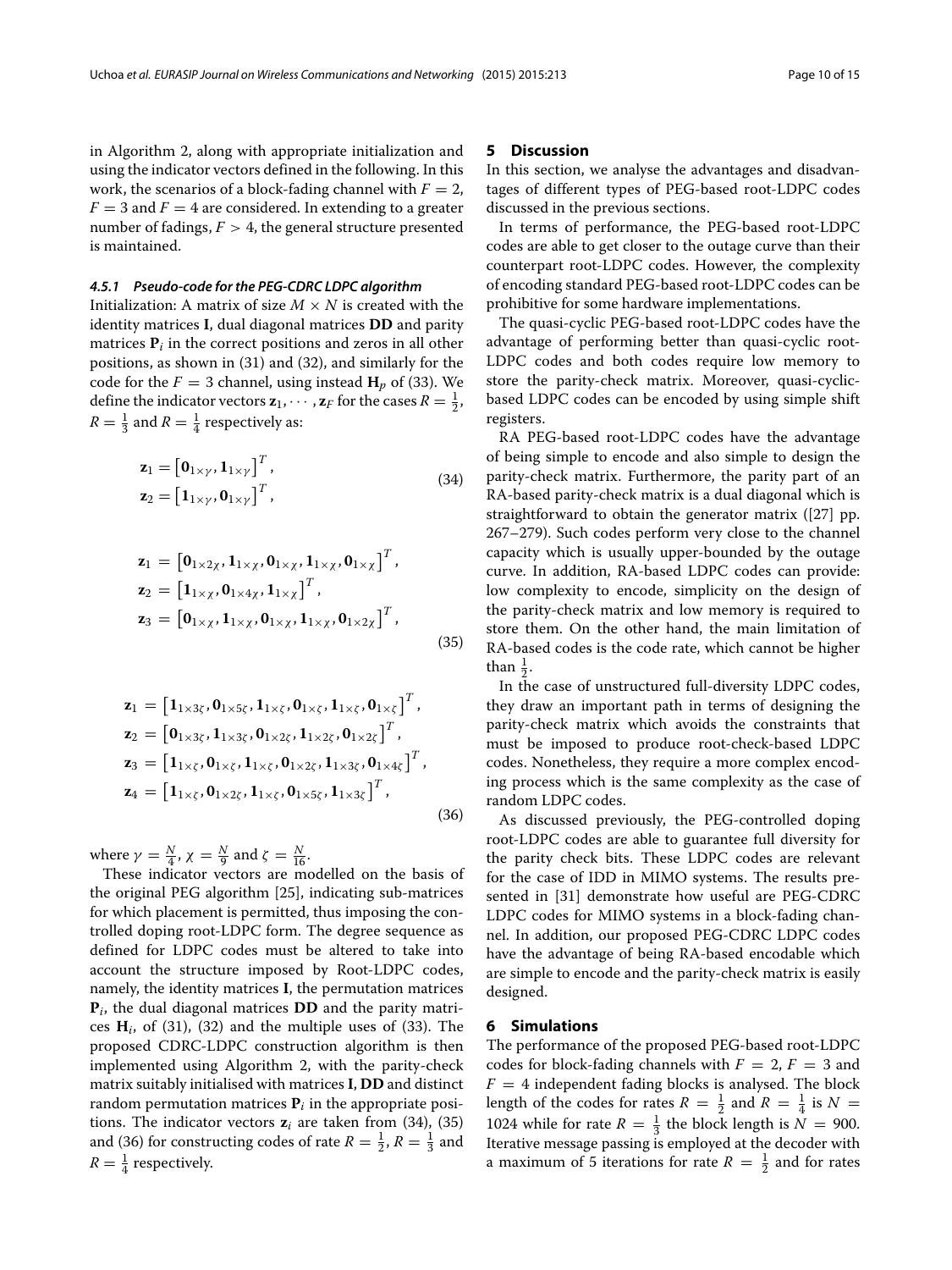$R = \frac{1}{3}$  and  $R = \frac{1}{4}$  a maximum of 20 iterations were used. The Gaussian outage limit in [\(3\)](#page-1-3) is drawn in dashed line in each figure for reference.

In Fig. [4,](#page-10-0) we compare the FER performance among the proposed PEG-CDRC LDPC codes, IRA PEG root-LDPC code, IRAA PEG root-LDPC codes, QC-PEG-root-LDPC and PEG-root-LDPC, random root-LDPC and PEG-based LDPC [\[25\]](#page-14-14) codes, all for  $R = \frac{1}{2}$ . From the results, it can be noted that the proposed PEG-CDRC LDPC code, IRAA-PEG root-LDPC code and PEG-root-LDPC code achieve the same FER performance. Moreover, note that all rootcheck-based codes are able to achieve the full diversity order of the channel, while (non root-check based) PEG LDPC codes fail to achieve full diversity. The PEG-based root-LDPC codes outperform the PEG LDPC code by 7.5 dB at a FER between  $10^{-2}$  and  $10^{-3}$ .

In Fig. [5,](#page-11-0) we compare the FER performance between the proposed PEG-CDRC LDPC, QC-PEG-root-LDPC, IRA PEG root-LDPC code, IRAA PEG root-LDPC codes, QC-PEG LDPC codes and PEG-root-LDPC code, all for  $R = \frac{1}{3}$ . From the results, it can be seen that the best performance is achieved by the proposed quasi-cyclic PEG root-LDPC code. IRA-PEG root-LDPC and IRAA-PEG root-LDPC have in average the same performance in terms of FER. The PEG-CDRC LDPC code is performing marginally worse than IRA and IRAA PEG root-check based LDPC codes. It was required to sacrifice the FER performance of the proposed PEG-CDRC LDPC codes to guarantee the full diversity of the parity check bits. Moreover, note that the proposed CDRC-LDPC code outperforms the QC-PEG LDPC code consistently across the range of FER considered, with an improvement of 2 dB below a FER of  $10^{-3}$ .

<span id="page-10-0"></span>![](_page_10_Figure_5.jpeg)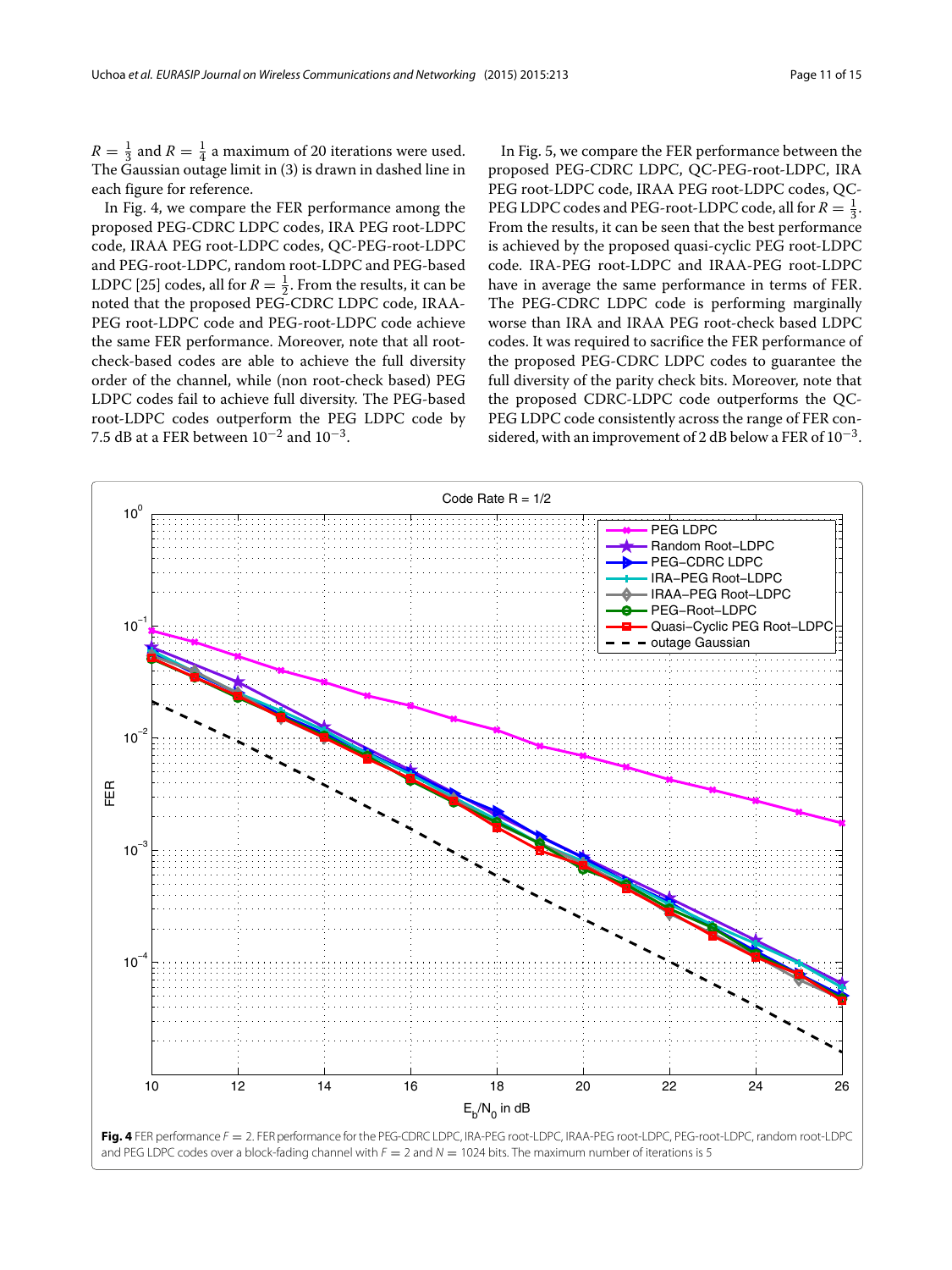![](_page_11_Figure_1.jpeg)

![](_page_11_Figure_2.jpeg)

<span id="page-11-0"></span>The proposed QC-PEG-root-LDPC code outperforms the QC-PEG LDPC code by about 3.5 dB, also between a FER of  $10^{-3}$  and  $10^{-4}$ .

In Fig. [6,](#page-12-1) we compared the FER performance between the proposed PEG-CDRC LDPC, QC-PEG-root-LDPC codes, IRA-PEG-root-LDPC and QC-PEG LDPC codes all for  $R = \frac{1}{4}$ . The codeword length is  $N = 1024$  bits. From the results, it can be noted that the proposed PEG-CDRC LDPC code outperforms the QC-PEG LDPC code by about 1.5 dB while the proposed QC-PEG-root-LDPC code outperforms the QC-PEG LDPC code by about 2.5 dB. In addition, note that only the PEG-based root-LDPC codes are able to achieve the full-diversity order of the channel. For the PEG-CDRC LDPC code, the FER of the whole code word is also included at both 20 and 100 maximum decoder iterations. Note that the whole code word error rate at 20 maximum decoder iterations is dominated by the unsatisfactory performance of the parity bits, but at the higher maximum number of decoder iterations the whole code word FER has converged to that of the information bits, demonstrating that the controlled doping has had the desired effect. Recall that the doping used leads to  $p_{\infty} = 100$  %, which is the percentage of variable nodes corrected after an arbitrarily large number of decoder iterations, and so this behaviour is expected from the PEG-CDRC code. Finally note that both IRA-PEG-root-LDPC and PEG-CDRC codes exhibit a loss in performance with respect to the QC-PEG-root-LDPC code. This results from the combined repeat-accumulate and root-LDPC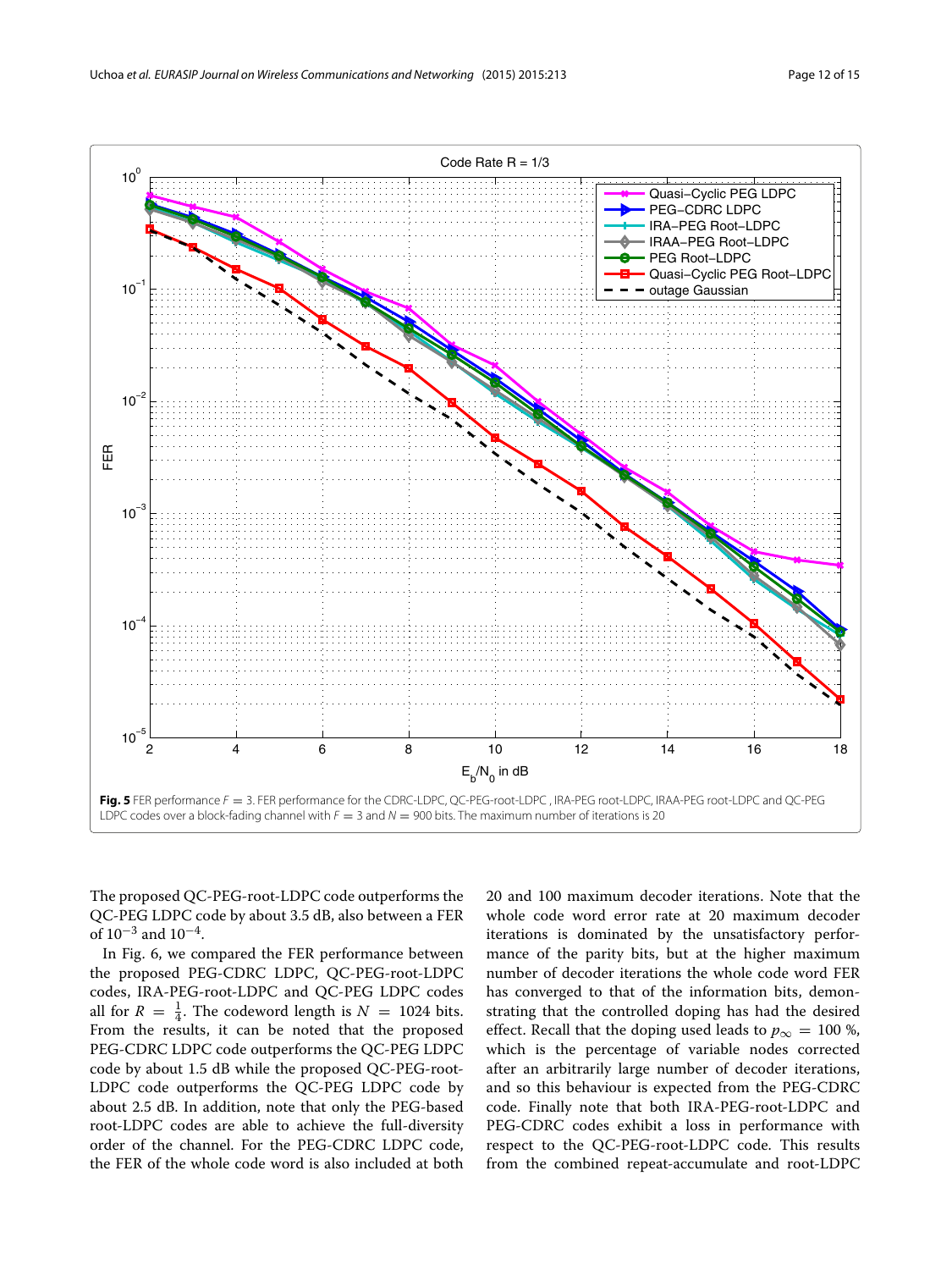![](_page_12_Figure_2.jpeg)

<span id="page-12-1"></span>structures found in the graphs of those codes, which offer a reduction in encoding complexity and diversityachieving performance at the expense of reduced coding gain.

Figure [7](#page-13-9) shows the average number of iterations required by the proposed PEG-CDRC LDPC codes, IRA PEG root-LDPC code, IRAA PEG root-LDPC codes, PEGroot-LDPC, random root-LDPC and PEG-based LDPC [\[25\]](#page-14-14) codes, all for  $R = \frac{1}{2}$ . The decoder was operated to a maximum of 5 iterations and with the zero syndrome stopping criterion in place. For the entire SNR region, in average, we can observe that the proposed PEG rootcheck-based LDPC codes require less decoding iterations than standard PEG LDPC code. It must be mentioned that for medium to high SNR the average required number of iterations is less than 2 iterations. The average number

of iterations, less than 2 at medium to high SNR, corroborates with hardware friendly capabilities of structured LDPC codes [\[8\]](#page-13-7).

### <span id="page-12-0"></span>**7 Conclusion**

Novel PEG-based algorithms have been proposed to design controlled doping root-LDPC codes, IRA root-LDPC codes, IRAA root-LDPC codes and quasi-cyclic root-LDPC codes for  $F \geq 2$  fading blocks. Based on simulations, the proposed methods were compared to non-root-LDPC codes. The results demonstrate that the root-check-based LDPC codes generated by our proposed algorithm outperform standard LDPC codes. Furthermore, for the case of rate  $R = \frac{1}{2}$  the PEGbased root-LDPC codes outperform the PEG LDPC code by about 7.5 dB. As mentioned before, the proposed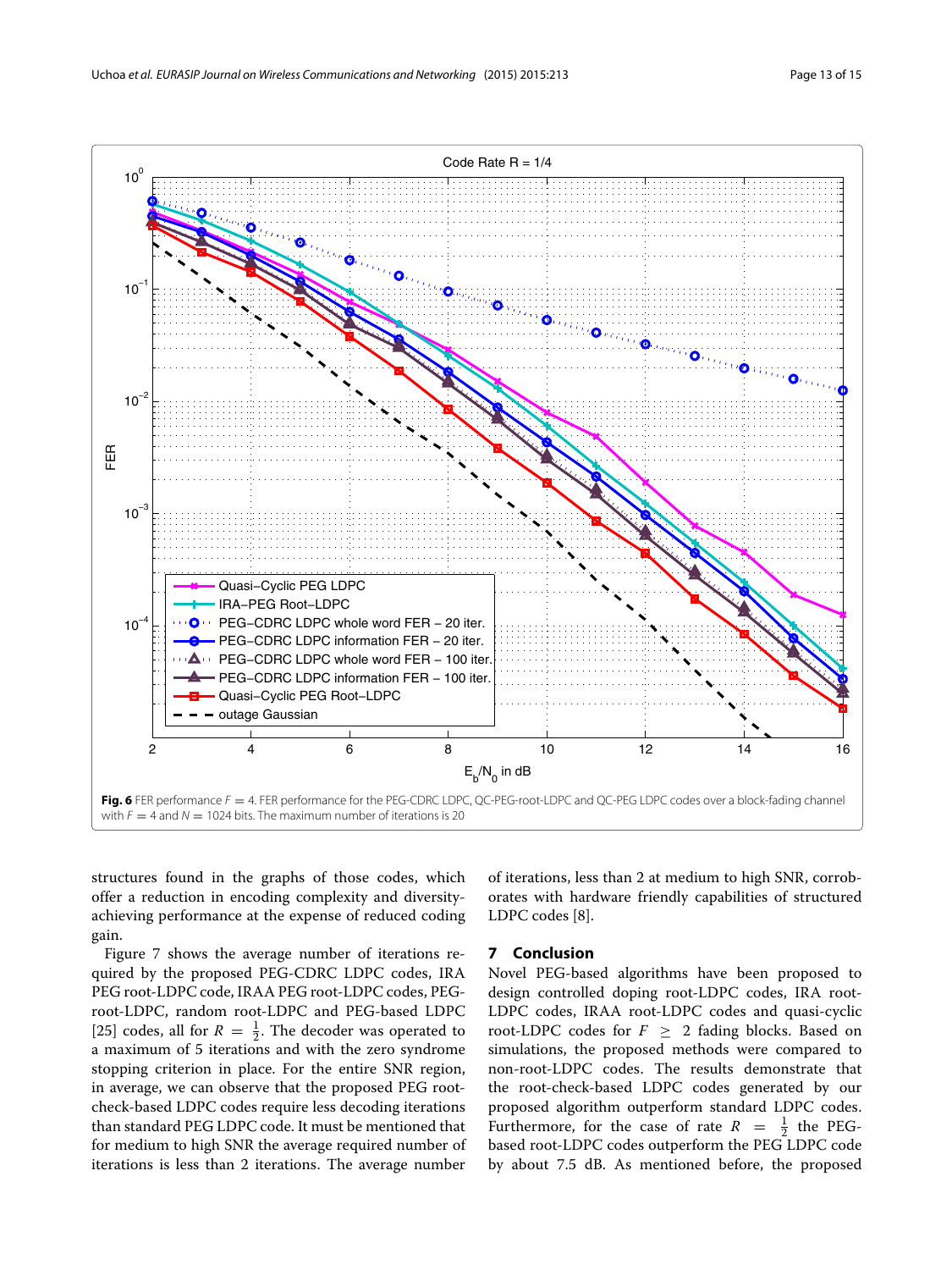![](_page_13_Figure_1.jpeg)

<span id="page-13-9"></span>PEG-CDRC LDPC codes are RA-based LDPC codes which are simple to encode and the parity-check matrix can be easily designed.

#### **Competing interests**

The authors declare that they have no competing interests.

#### **Acknowledgements**

This work was partially supported by PNPD/CAPES and CNPq (Brazil), under grant 237676/2012-5.

### Received: 6 April 2015 Accepted: 28 August 2015 Published online: 16 September 2015

#### **References**

<span id="page-13-0"></span>1. IEEE-WLAN 802.11ad, Very high throughput 60 GHz. (IEEE, New York, 2012). [http://standards.ieee.org/getieee802/download/802.11ad-2012.pdf.](http://standards.ieee.org/getieee802/download/802.11ad-2012.pdf) Accessed 15 Sept 2015

- <span id="page-13-1"></span>2. RG Gallager, Low-density parity-check codes. IRE Trans. Inform. Theory. **20**, 21–28 (1962)
- <span id="page-13-2"></span>3. M Luby, M Mitzenmacher, A Shokrollahi, D Spielman, V Stemann, in Proceedings of the Twenty-Ninth Annual ACM Symposium on Theory of Computing. Practical loss-resilient codes (El Paso, TX, USA, 4–6 May 1997)
- <span id="page-13-3"></span>4. E Biglieri, J Proakis, S Shamai, Fading channels: information-theoretic and communications aspects. IEEE Trans. Inform. Theory. **44**(6), 2619–92 (1998)
- <span id="page-13-4"></span>5. TS Rappaport, Wireless Communications Principles and Practice, 1st edn. (Prentice-Hall, New Jersey, 1999)
- <span id="page-13-5"></span>6. LH Ozarow, S Shamai, AD Wyner, Information theoretic considerations for cellular mobile radio. IEEE Trans. Veh. Technol. **43**(2), 359–78 (1994)
- <span id="page-13-6"></span>7. JJ Boutros, A Guillen i Fabregas, E Biglieri, G Zemor, Low-density parity-check codes for nonergodic block-fading channels. IEEE Trans. Inform. Theory. **56**(9), 4286–300 (2010)
- <span id="page-13-7"></span>8. Y Li, M Salehi, in Proceedings of the 44th Annual Conference on Information Sciences and Systems (CISS). Quasi-cyclic LDPC code design for block-fading channels (Princeton University USA, 17–19 March 2010)
- <span id="page-13-8"></span>9. MP Fossorier, Quasi-cyclic low-density parity-check codes from circulant permutation matrices. IEEE Trans. Inform. Theory. **50**(8), 1788–93 (2004)